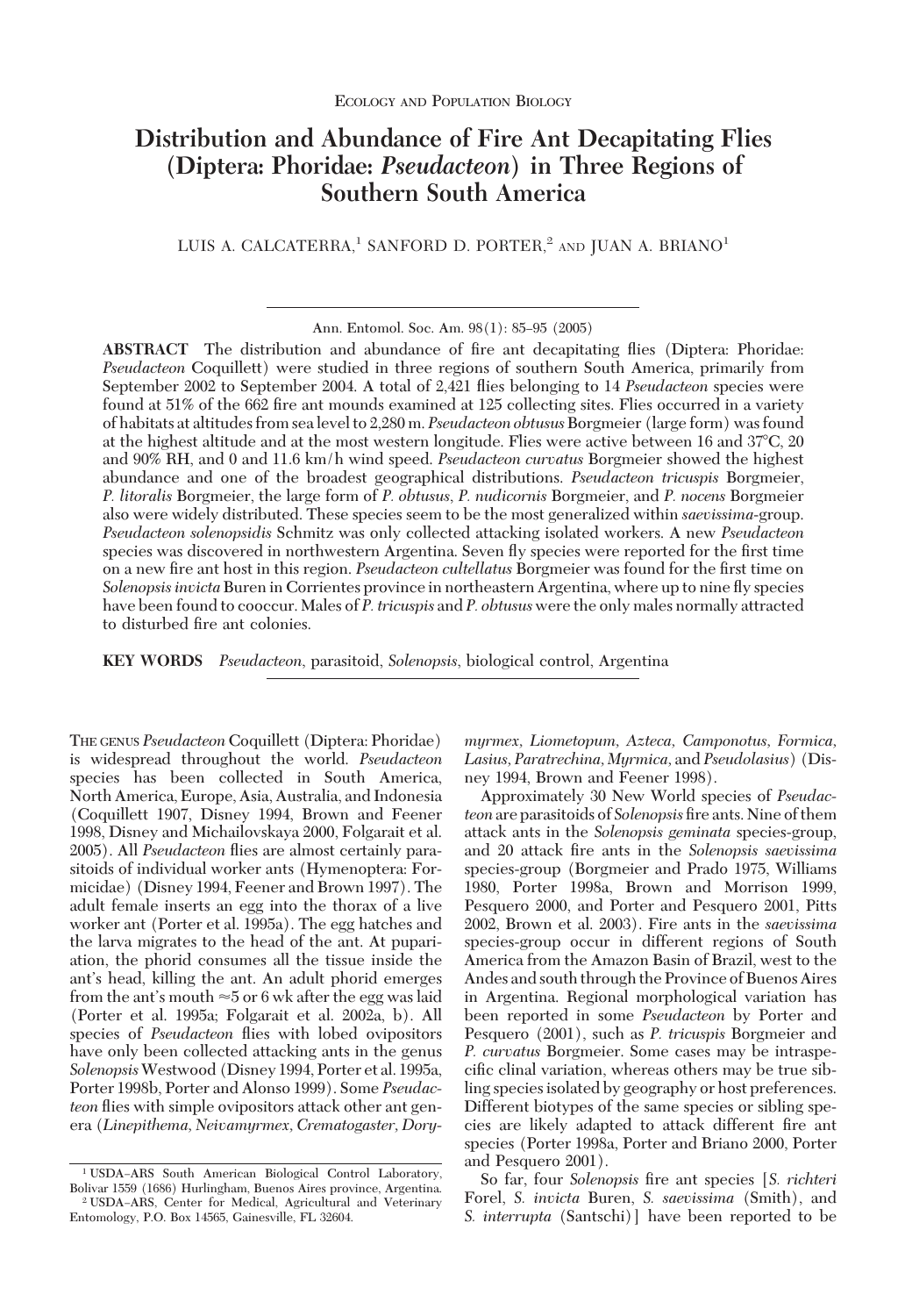natural hosts of *Pseudacteon* species in Argentina and Brazil (Porter et al. 1995a, Orr et al. 1997, Porter 1998a, Folgarait and Gilbert 1999, Porter and Pesquero 2001, Brown et al. 2003). Because of their parasitic lifestyle, *Pseudacteon* species are of great interest as biocontrol agents against the imported fire ants, *S. invicta* and *S. richteri,* in the United States. Interactions between *Pseudacteon* flies and fire ants have been studied in Brazil (Porter et al. 1995b; Orr et al. 1995, 1997; Porter 1998a, 2000) and in Argentina (Feener and Brown 1992; Folgarait and Gilbert 1999; Feener 2000; Porter and Briano 2000; Folgarait et al. 2002a, b; Wuellner et al. 2002a). These studies indicate that the presence of phorid flies inhibits fire ant recruitment to food resources and allow other ants in the community access to those resources.

At present, three *Pseudacteon* species (four biotypes) have been released in the United States against fire ants. P. tricuspis from Brazil was successfully released in Texas (Gilbert and Patrock 2002) and Florida in 1997 (Porter et al. 1999), and it is well established in eight states (Porter et al. 2004). *P. tricuspis* from Formosa was released in Texas, but its establishment was not confirmed yet. *P. curvatus* from Argentina was released in 2000 (Porter et al. 2004). One biotype of *P. curvatus* from Las Flores, Buenos Aires, is established on hybrids fire ants at several locations in Alabama and Mississippi (Graham et al. 2003, Vogt and Streett 2003) and a second biotype from Formosa just established on the red imported fire ant near Gainesville, FL (Vazquez et al. 2005). Several trial releases of *P. litoralis* Borgmeier are in progress near Gainesville (S.D.P., unpublished data). However, because imported fire ants inhabit a relatively large area in the United States, it will be necessary to import additional species or biotypes from South America to expand the breadth and magnitude of their impact on imported fire ants.

South American *Pseudacteon* ßies have been only reported from a few localities of Argentina and Brazil, especially from places close to Buenos Aires and Sao Paulo where ßy populations were suitable to conduct studies (Williams et al. 1973, Fowler et al. 1995, Pesquero et al. 1996, Orr et al. 1997, Folgarait et al. 2003). However, the distribution and abundance of most of the species are poorly known (Williams 1980, Folgarait et al. 2005). Williams (1980) only reported the overall abundance of *Pseudacteon* species for a wide area of Brazil, whereas Folgarait et al. (2005) reported information on occurrence of species for a wider geographic range, including Argentina and Brazil, but not abundance. The objective of this work was to detail the geographical occurrence and abundance of *Pseudacteon* species in three regions of southern South America, including several unexplored areas. Data from this study will be used to collect ßies for export to quarantine facilities in the United States and to locate field sites with dense populations of flies to conduct long-term studies.

#### **Materials and Methods**

**Area Surveyed.** Field surveys were conducted in east central, northeastern, and northwestern Argentina, southern Paraguay, and a small area in southern Bolivia, beginning in 1995, but more intensively from September 2002 to September 2004. The surveys were mainly carried out during the warm seasons (late September to late April) when *Pseudacteon* ßies are generally more abundant (Fowler et al. 1995; Pesquero et al. 1995, 1996; Folgarait et al. 2003). A total of 662 fire ant mounds were sampledin 125 collecting sites where flies were found. Most of the sites were sampled only once.

Fly collections were divided in three regions according to  $1$ ) the most frequent fire ant hosts, as described by Trager (1991) and Pitts (2002), and 2) phytogeographical information provided by Cabrera and Willink (1980). Region 1 included east central Argentina (southern Entre Ríos and northeastern Buenos Aires province), Pampeana phytogeographical province (horizontal plains with grassland and xeric woodland), where *S. richteri* Forel is the predominant species. Region 2 included northeastern Argentina (eastern Formosa, eastern Chaco, Santa Fe, northwestern Corrientes, and Misiones provinces) and southern Paraguay (Itapua, Alto Paraná, Concepción, and Caaguazú districts). Collecting sites in this region corresponded mainly to the Chaco (a mosaic of ecosystems combining woods with savanna) and Paranaense (subtropical forest with patches of evergreen coniferous forests and savannas in the plateaus, and grasslands) phytogeographical provinces. *S. invicta* and secondarily *S. macdonaghi* Santschi are the dominant species in this region. Region 3 included northwestern Argentina (southern Catamarca, Tucuma´n, western Santiago del Estero, southeastern Jujuy, and central Salta provinces) and a small area in southern Bolivia (Tarija district), which corresponded mainly to the phytogeographical province of Las Yungas. Data from the phytogeographical province of the Monte (La Rioja and San Luis provinces) was not included because no flies were found in that province. However, a few sites corresponded to the Chaco phytogeographical province (Cabrera and Willink 1980). Las Yungas is one of the largest areas of mountain rainforest in the world in which a large number of endemic species occur (Stattersfield et al. 1998). *S. interrupta* is the most common fire ant species reported for this region. The most important collecting sites in each region were mapped (Fig. 1).

**Collection Method.** The regions were surveyed by sampling along main and secondary roads. Collecting sites included roadsides, pastures, camping areas, and parks. The occurrence of *Solenopsis* mounds (nests) within the *saevissima* species-group (Pitts 2002) was recorded in each site. In each stop, several nests were opened and disturbed to attract phorid ßies. The search for flies was stopped 20 min after nest disturbance because this is often the maximum time in which the ßies occur (Porter 1998b). All ßies attracted to the mounds were collected using hand aspirators.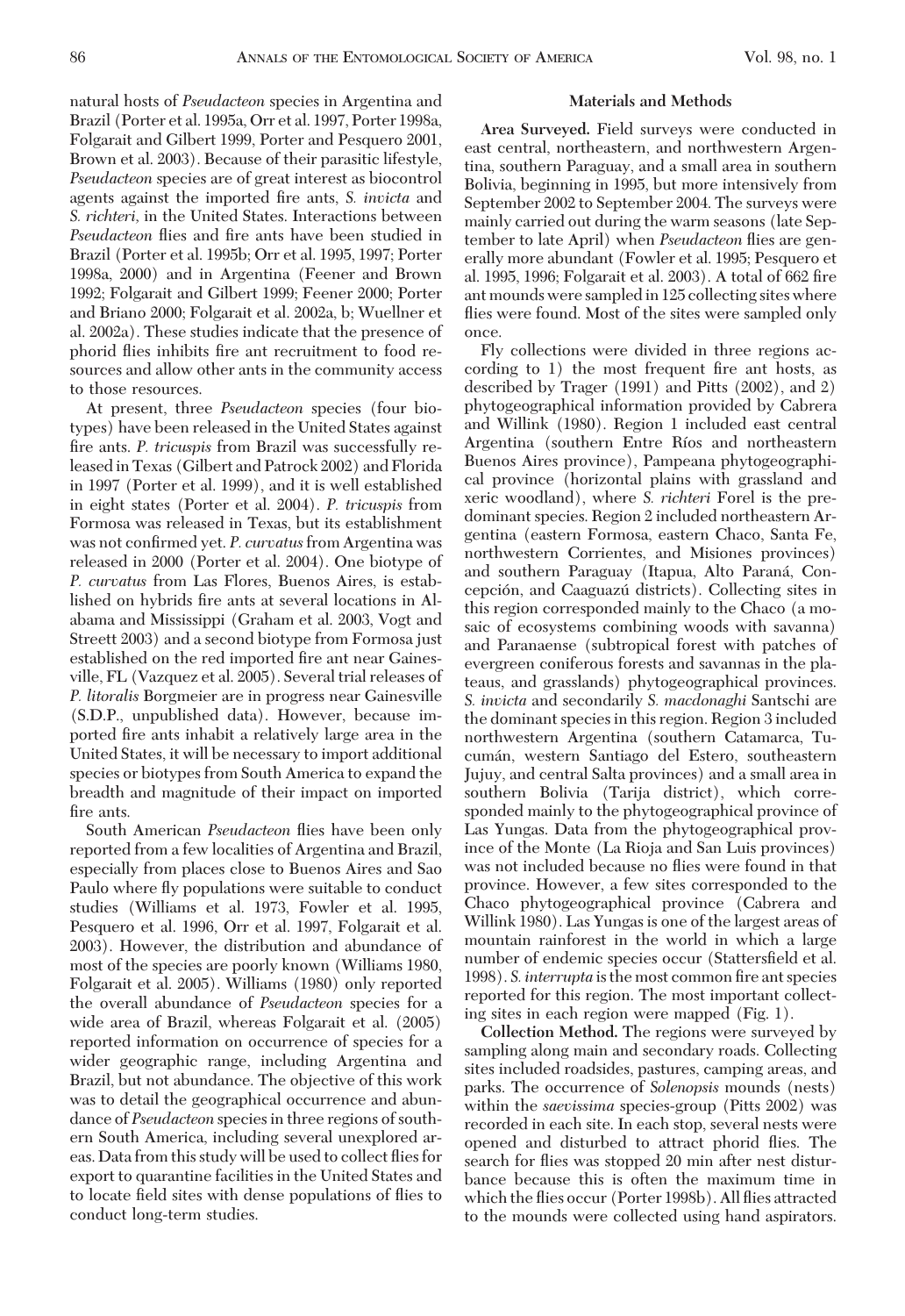

**Fig. 1.** Regions surveyed within southern South America. The main localities where *Pseudacteon* ßies were collected are numbered (the number in parentheses refers to sampling areas in Table 1).

Fire ant samples were taken from most of the colonies examined and were preserved in 80% ethanol for taxonomic identification. Temperature, humidity, speed wind, altitude, and geographic position were recorded for each site where ßies were found. Weather variables were measured on top of the ant mounds by using a portable weather station Kestrel 3000, whereas altitude and geographical position were recorded using a GPS unit Garmin III.

Some ßies also were collected from trays containing worker ants to attract flies in five localities (see Table 1) as part of a study of preference of *Pseudacteon* flies for different fire ant hosts. Attack trays  $(12-15)$ containing 2 g of worker ants were placed on ground for 2 h in each locality. Most attracted females were collected with an aspirator and identified to species with  $10\times$  hand lens in the field, or they were preserved in 80% ethanol for taxonomic identification under a dissecting microscope with available keys (Porter and Pesquero 2001). Additionally, the most common *Pseudacteon* species collected in each region were measured (mesonotum width) under a dissecting microscope to compare average body sizes of ßies from different regions and/or different fire ant hosts.

Voucher specimens of collections made in Argentina, Paraguay, and Bolivia were deposited at the Museo de Ciencias Naturales Bernardino Rivadavia, Buenos Aires, and the USDA–ARS–South American Biological Control Laboratory, Hurlingham, Buenos Aires province, Argentina.

**Data Analysis.** Only females were considered when analyzing the distribution and abundance of ßies because males of most species are not attracted to fire ants in the field. The occurrence of each fly species refers to the number (%) of sites where each species occurred. Similarly, the abundance of each species refers to the number of individuals found. The two forms of *P. obtusus* Borgmeier (large and small) mentioned by Porter and Pesquero (2001) were considered separately in this analysis because preliminary studies based on amplified fragment length polymorphism analysis suggest that they are different species (Porter and Gilbert 2005).

Three indices were used to characterize and/or compare the *Pseudacteon* species diversity in the three regions surveyed: the richness or number of species collected by region, the Shannon diversity index (H), and Sorensen's quantitative index of community similarity  $(SQ = 2pN/aN + bN$ , where *aN* is the total number of individuals in site A, *bN* is the total number of individuals in site B, and *pN* is the sum of the lower of the two abundances recorded for species found in both sites. Index range varies between 0.0 for no similarity and 1.0 for complete similarity) (Magurran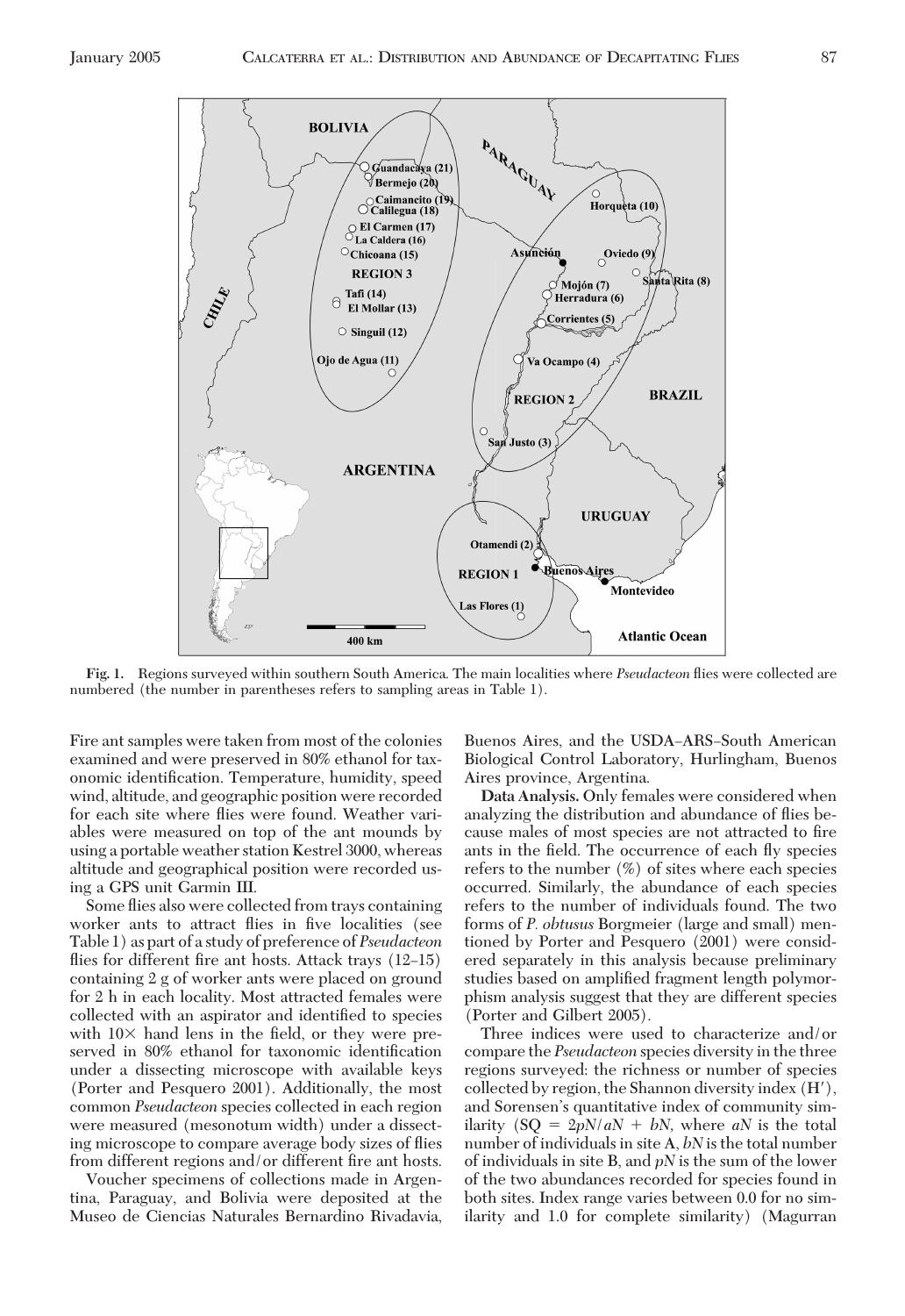| $obt^d$<br>lit noc<br>dis cul<br>$obt^e$<br>tri<br>nud sol bor n. sp. com bul<br>Total<br>cur<br>Region 1 (east central Argentina)<br><b>Buenos Aires</b><br>20 (100)<br>Las Flores $(1)$<br>$\mathbf{2}$<br>24(1)<br>2(16)<br>26(17)<br>$40^{f} (26)$<br>224<br>3<br>$\mathbf{1}$<br>Otamendi (2)<br>6<br>1<br>15(38)<br>1<br>7<br>252(38)<br>$\mathbf{1}$<br>Others<br>6<br>20(35)<br>27<br>$\mathbf{1}$<br>3<br>32<br><b>Entre Rios</b><br>Several<br>5<br>25(44)<br>7<br>5<br>1(3)<br>1(3)<br>$\boldsymbol{2}$<br>28(6)<br>12<br>$\,2$<br>19<br>13<br>$\bf 5$<br>18(57)<br>1(3)<br>$\sqrt{2}$<br>10<br>$\mathbf{1}$<br>338 (61)<br>105(44)<br>282(1)<br>$\overline{4}$<br>Region 2 (northeastern Argentina and Paraguay)<br>Argentina<br>Santa Fe<br>$27^{f}(67)$<br>3 <sup>g</sup><br>San Justo $(3)$<br>$\mathbf{2}$<br>3<br>35<br>22(9)<br>2(3)<br>1<br>66 (12)<br>3<br>$20\,$<br>2(5)<br>Villa Ocampo (4)<br>15(60)<br>$\mathbf{1}$<br>9(1)<br>8<br>40(6)<br>18<br>$\mathbf{2}$<br>17(28)<br>$\overline{5}$<br>Others<br>60(55)<br>14<br>26(22)<br>64(50)<br>Chaco<br>3<br>Several<br>25(20)<br>$\mathbf 2$<br>1(4)<br>2(1)<br>5(5)<br>Corrientes<br>$20^{f}$ (75)<br>Corrientes (5)<br>$\mathbf{2}$<br>17<br>25<br>6(8)<br>111<br>5<br>1<br>1<br>178 (24)<br>4<br>8(16)<br>3<br>3<br>$\mathbf{1}$<br>Others<br>$\overline{4}$<br>79 (8)<br>1(5)<br>$\mathbf{2}$<br>10(5)<br>Formosa<br>$37^{f}(78)$<br>3<br>Herradura (6)<br>39<br>217 143<br>40(63)<br>54(25)<br>26(1)<br>10<br>529 (89)<br>$20^{f}(85)$<br>3<br>Mojón de Fierro (7)<br>1<br>$\overline{4}$<br>16(35)<br>28(24)<br>12<br>63(59)<br>Others<br>18<br>$\mathbf{2}$<br>19 <sup>g</sup><br>86 (43)<br>2(2)<br>$\overline{4}$<br>24(51)<br>12(22)<br>63(75)<br><b>Misiones</b><br>Several<br>8<br>17(47)<br>$\mathbf{2}$<br>$\overline{4}$<br>7(20)<br>13(20)<br>Itapua<br>Several<br>3<br>7(43)<br>1<br>1<br>1<br>1<br>$\overline{4}$<br>Alto Parana<br>$\mathbf{2}$<br>Santa Rita (8)<br>1<br>2(1)<br>4(1)<br>5(40)<br>Caaguazú<br>Coronel Oviedo (9)<br>$\mathbf{1}$<br>$\mathbf{1}$<br>1<br>3(33)<br>Concepción<br>Horqueta $(10)$<br>1(100)<br>1<br>4(3)<br>5(3)<br>1<br>68<br>55 (2) 317 177 145 (239) 144 (107)<br>1,045(349)<br>402(46)<br>$114\ 59\ (1)$ $11\ 23$<br>Region 3 (northwestern Argentina and Bolivia)<br>Sgo. Del Estero<br>Va. Ojo de Agua (11)<br>4(75)<br>31<br>1<br>32<br>1<br>Catamarca<br>Singuil $(12)$<br>$\,2$<br>6(100)<br>58<br>58<br>Others<br>$\overline{5}$<br>14<br>11(64)<br>14<br>Tucumán<br>$El$ Mollar $(13)$<br>3<br>6(67)<br>5(16)<br>5(16)<br>Tafí del Valle (14)<br>$\overline{4}$<br>11(91)<br>7(35)<br>7(35)<br>7<br>Others<br>5<br>10(80)<br>12<br>3<br>22<br>Salta<br>1(1)<br>118 (12)<br>Several $(15-16)$<br>5<br>38 (58)<br>74<br>6<br>15<br>7 (11)<br>14<br>2<br>Jujuy<br>$El$ Carmen $(17)$<br>$\,2$<br>$\,2$<br>53<br>16(69)<br>42<br>5<br>4<br>$26\,$<br>3<br>$\boldsymbol{9}$<br>2(1)<br>3<br>Calilegua (18)<br>9(59)<br>$\mathbf{1}$<br>41(1)<br>$\,2$<br>Caimancito (19)<br>1<br>4(25)<br>2<br>Bolivia<br>Tarija<br>73<br>Bermejo (20)<br>$\mathbf{1}$<br>4(100)<br>1<br>43<br>29<br>Guandacaya (21)<br>$\,6$<br>3<br>7<br>73<br>$\overline{5}$<br>107(31)<br>17(100)<br>19(31)<br>13<br>38<br>28(43)<br>13 (52) 140<br>533 (95)<br>144 (72)<br>272<br>45<br>15<br>6<br>1<br>125<br>662(51)<br>609 (3) 375 197 191 (339) 158 (162) 140 118 61 (1) 26 23 10<br>6<br>$\mathbf{1}$<br>1, 916(505) | Country/ $\text{province}^a$<br>Locality <sup>b</sup> | No.<br>collecting<br>sites<br>$(w/\text{flies})$ | No.<br>mounds<br>examined<br>$(\% \text{ w/flies})$ | No. Pseudacteon female flies collected <sup>c</sup> (no. males) |  |  |  |  |  |  |  |  |  |  |  |
|-------------------------------------------------------------------------------------------------------------------------------------------------------------------------------------------------------------------------------------------------------------------------------------------------------------------------------------------------------------------------------------------------------------------------------------------------------------------------------------------------------------------------------------------------------------------------------------------------------------------------------------------------------------------------------------------------------------------------------------------------------------------------------------------------------------------------------------------------------------------------------------------------------------------------------------------------------------------------------------------------------------------------------------------------------------------------------------------------------------------------------------------------------------------------------------------------------------------------------------------------------------------------------------------------------------------------------------------------------------------------------------------------------------------------------------------------------------------------------------------------------------------------------------------------------------------------------------------------------------------------------------------------------------------------------------------------------------------------------------------------------------------------------------------------------------------------------------------------------------------------------------------------------------------------------------------------------------------------------------------------------------------------------------------------------------------------------------------------------------------------------------------------------------------------------------------------------------------------------------------------------------------------------------------------------------------------------------------------------------------------------------------------------------------------------------------------------------------------------------------------------------------------------------------------------------------------------------------------------------------------------------------------------------------------------------------------------------------------------------------------------------------------------------------------------------------------------------------------------------------------------------------------------------------------------------------------------------------------------------------------------------------------------------------------------------------------------------------------------------------------------------------------------------------------------------------------------------------------------------------------------------------------------------------------------------------------------------------------------------------------------------------------------------------------------|-------------------------------------------------------|--------------------------------------------------|-----------------------------------------------------|-----------------------------------------------------------------|--|--|--|--|--|--|--|--|--|--|--|
|                                                                                                                                                                                                                                                                                                                                                                                                                                                                                                                                                                                                                                                                                                                                                                                                                                                                                                                                                                                                                                                                                                                                                                                                                                                                                                                                                                                                                                                                                                                                                                                                                                                                                                                                                                                                                                                                                                                                                                                                                                                                                                                                                                                                                                                                                                                                                                                                                                                                                                                                                                                                                                                                                                                                                                                                                                                                                                                                                                                                                                                                                                                                                                                                                                                                                                                                                                                                                               |                                                       |                                                  |                                                     |                                                                 |  |  |  |  |  |  |  |  |  |  |  |
|                                                                                                                                                                                                                                                                                                                                                                                                                                                                                                                                                                                                                                                                                                                                                                                                                                                                                                                                                                                                                                                                                                                                                                                                                                                                                                                                                                                                                                                                                                                                                                                                                                                                                                                                                                                                                                                                                                                                                                                                                                                                                                                                                                                                                                                                                                                                                                                                                                                                                                                                                                                                                                                                                                                                                                                                                                                                                                                                                                                                                                                                                                                                                                                                                                                                                                                                                                                                                               |                                                       |                                                  |                                                     |                                                                 |  |  |  |  |  |  |  |  |  |  |  |
|                                                                                                                                                                                                                                                                                                                                                                                                                                                                                                                                                                                                                                                                                                                                                                                                                                                                                                                                                                                                                                                                                                                                                                                                                                                                                                                                                                                                                                                                                                                                                                                                                                                                                                                                                                                                                                                                                                                                                                                                                                                                                                                                                                                                                                                                                                                                                                                                                                                                                                                                                                                                                                                                                                                                                                                                                                                                                                                                                                                                                                                                                                                                                                                                                                                                                                                                                                                                                               | Argentina                                             |                                                  |                                                     |                                                                 |  |  |  |  |  |  |  |  |  |  |  |
|                                                                                                                                                                                                                                                                                                                                                                                                                                                                                                                                                                                                                                                                                                                                                                                                                                                                                                                                                                                                                                                                                                                                                                                                                                                                                                                                                                                                                                                                                                                                                                                                                                                                                                                                                                                                                                                                                                                                                                                                                                                                                                                                                                                                                                                                                                                                                                                                                                                                                                                                                                                                                                                                                                                                                                                                                                                                                                                                                                                                                                                                                                                                                                                                                                                                                                                                                                                                                               |                                                       |                                                  |                                                     |                                                                 |  |  |  |  |  |  |  |  |  |  |  |
|                                                                                                                                                                                                                                                                                                                                                                                                                                                                                                                                                                                                                                                                                                                                                                                                                                                                                                                                                                                                                                                                                                                                                                                                                                                                                                                                                                                                                                                                                                                                                                                                                                                                                                                                                                                                                                                                                                                                                                                                                                                                                                                                                                                                                                                                                                                                                                                                                                                                                                                                                                                                                                                                                                                                                                                                                                                                                                                                                                                                                                                                                                                                                                                                                                                                                                                                                                                                                               |                                                       |                                                  |                                                     |                                                                 |  |  |  |  |  |  |  |  |  |  |  |
|                                                                                                                                                                                                                                                                                                                                                                                                                                                                                                                                                                                                                                                                                                                                                                                                                                                                                                                                                                                                                                                                                                                                                                                                                                                                                                                                                                                                                                                                                                                                                                                                                                                                                                                                                                                                                                                                                                                                                                                                                                                                                                                                                                                                                                                                                                                                                                                                                                                                                                                                                                                                                                                                                                                                                                                                                                                                                                                                                                                                                                                                                                                                                                                                                                                                                                                                                                                                                               |                                                       |                                                  |                                                     |                                                                 |  |  |  |  |  |  |  |  |  |  |  |
|                                                                                                                                                                                                                                                                                                                                                                                                                                                                                                                                                                                                                                                                                                                                                                                                                                                                                                                                                                                                                                                                                                                                                                                                                                                                                                                                                                                                                                                                                                                                                                                                                                                                                                                                                                                                                                                                                                                                                                                                                                                                                                                                                                                                                                                                                                                                                                                                                                                                                                                                                                                                                                                                                                                                                                                                                                                                                                                                                                                                                                                                                                                                                                                                                                                                                                                                                                                                                               |                                                       |                                                  |                                                     |                                                                 |  |  |  |  |  |  |  |  |  |  |  |
|                                                                                                                                                                                                                                                                                                                                                                                                                                                                                                                                                                                                                                                                                                                                                                                                                                                                                                                                                                                                                                                                                                                                                                                                                                                                                                                                                                                                                                                                                                                                                                                                                                                                                                                                                                                                                                                                                                                                                                                                                                                                                                                                                                                                                                                                                                                                                                                                                                                                                                                                                                                                                                                                                                                                                                                                                                                                                                                                                                                                                                                                                                                                                                                                                                                                                                                                                                                                                               |                                                       |                                                  |                                                     |                                                                 |  |  |  |  |  |  |  |  |  |  |  |
|                                                                                                                                                                                                                                                                                                                                                                                                                                                                                                                                                                                                                                                                                                                                                                                                                                                                                                                                                                                                                                                                                                                                                                                                                                                                                                                                                                                                                                                                                                                                                                                                                                                                                                                                                                                                                                                                                                                                                                                                                                                                                                                                                                                                                                                                                                                                                                                                                                                                                                                                                                                                                                                                                                                                                                                                                                                                                                                                                                                                                                                                                                                                                                                                                                                                                                                                                                                                                               | Subtotal                                              |                                                  |                                                     |                                                                 |  |  |  |  |  |  |  |  |  |  |  |
|                                                                                                                                                                                                                                                                                                                                                                                                                                                                                                                                                                                                                                                                                                                                                                                                                                                                                                                                                                                                                                                                                                                                                                                                                                                                                                                                                                                                                                                                                                                                                                                                                                                                                                                                                                                                                                                                                                                                                                                                                                                                                                                                                                                                                                                                                                                                                                                                                                                                                                                                                                                                                                                                                                                                                                                                                                                                                                                                                                                                                                                                                                                                                                                                                                                                                                                                                                                                                               |                                                       |                                                  |                                                     |                                                                 |  |  |  |  |  |  |  |  |  |  |  |
|                                                                                                                                                                                                                                                                                                                                                                                                                                                                                                                                                                                                                                                                                                                                                                                                                                                                                                                                                                                                                                                                                                                                                                                                                                                                                                                                                                                                                                                                                                                                                                                                                                                                                                                                                                                                                                                                                                                                                                                                                                                                                                                                                                                                                                                                                                                                                                                                                                                                                                                                                                                                                                                                                                                                                                                                                                                                                                                                                                                                                                                                                                                                                                                                                                                                                                                                                                                                                               |                                                       |                                                  |                                                     |                                                                 |  |  |  |  |  |  |  |  |  |  |  |
|                                                                                                                                                                                                                                                                                                                                                                                                                                                                                                                                                                                                                                                                                                                                                                                                                                                                                                                                                                                                                                                                                                                                                                                                                                                                                                                                                                                                                                                                                                                                                                                                                                                                                                                                                                                                                                                                                                                                                                                                                                                                                                                                                                                                                                                                                                                                                                                                                                                                                                                                                                                                                                                                                                                                                                                                                                                                                                                                                                                                                                                                                                                                                                                                                                                                                                                                                                                                                               |                                                       |                                                  |                                                     |                                                                 |  |  |  |  |  |  |  |  |  |  |  |
|                                                                                                                                                                                                                                                                                                                                                                                                                                                                                                                                                                                                                                                                                                                                                                                                                                                                                                                                                                                                                                                                                                                                                                                                                                                                                                                                                                                                                                                                                                                                                                                                                                                                                                                                                                                                                                                                                                                                                                                                                                                                                                                                                                                                                                                                                                                                                                                                                                                                                                                                                                                                                                                                                                                                                                                                                                                                                                                                                                                                                                                                                                                                                                                                                                                                                                                                                                                                                               |                                                       |                                                  |                                                     |                                                                 |  |  |  |  |  |  |  |  |  |  |  |
|                                                                                                                                                                                                                                                                                                                                                                                                                                                                                                                                                                                                                                                                                                                                                                                                                                                                                                                                                                                                                                                                                                                                                                                                                                                                                                                                                                                                                                                                                                                                                                                                                                                                                                                                                                                                                                                                                                                                                                                                                                                                                                                                                                                                                                                                                                                                                                                                                                                                                                                                                                                                                                                                                                                                                                                                                                                                                                                                                                                                                                                                                                                                                                                                                                                                                                                                                                                                                               |                                                       |                                                  |                                                     |                                                                 |  |  |  |  |  |  |  |  |  |  |  |
|                                                                                                                                                                                                                                                                                                                                                                                                                                                                                                                                                                                                                                                                                                                                                                                                                                                                                                                                                                                                                                                                                                                                                                                                                                                                                                                                                                                                                                                                                                                                                                                                                                                                                                                                                                                                                                                                                                                                                                                                                                                                                                                                                                                                                                                                                                                                                                                                                                                                                                                                                                                                                                                                                                                                                                                                                                                                                                                                                                                                                                                                                                                                                                                                                                                                                                                                                                                                                               |                                                       |                                                  |                                                     |                                                                 |  |  |  |  |  |  |  |  |  |  |  |
|                                                                                                                                                                                                                                                                                                                                                                                                                                                                                                                                                                                                                                                                                                                                                                                                                                                                                                                                                                                                                                                                                                                                                                                                                                                                                                                                                                                                                                                                                                                                                                                                                                                                                                                                                                                                                                                                                                                                                                                                                                                                                                                                                                                                                                                                                                                                                                                                                                                                                                                                                                                                                                                                                                                                                                                                                                                                                                                                                                                                                                                                                                                                                                                                                                                                                                                                                                                                                               |                                                       |                                                  |                                                     |                                                                 |  |  |  |  |  |  |  |  |  |  |  |
|                                                                                                                                                                                                                                                                                                                                                                                                                                                                                                                                                                                                                                                                                                                                                                                                                                                                                                                                                                                                                                                                                                                                                                                                                                                                                                                                                                                                                                                                                                                                                                                                                                                                                                                                                                                                                                                                                                                                                                                                                                                                                                                                                                                                                                                                                                                                                                                                                                                                                                                                                                                                                                                                                                                                                                                                                                                                                                                                                                                                                                                                                                                                                                                                                                                                                                                                                                                                                               |                                                       |                                                  |                                                     |                                                                 |  |  |  |  |  |  |  |  |  |  |  |
|                                                                                                                                                                                                                                                                                                                                                                                                                                                                                                                                                                                                                                                                                                                                                                                                                                                                                                                                                                                                                                                                                                                                                                                                                                                                                                                                                                                                                                                                                                                                                                                                                                                                                                                                                                                                                                                                                                                                                                                                                                                                                                                                                                                                                                                                                                                                                                                                                                                                                                                                                                                                                                                                                                                                                                                                                                                                                                                                                                                                                                                                                                                                                                                                                                                                                                                                                                                                                               |                                                       |                                                  |                                                     |                                                                 |  |  |  |  |  |  |  |  |  |  |  |
|                                                                                                                                                                                                                                                                                                                                                                                                                                                                                                                                                                                                                                                                                                                                                                                                                                                                                                                                                                                                                                                                                                                                                                                                                                                                                                                                                                                                                                                                                                                                                                                                                                                                                                                                                                                                                                                                                                                                                                                                                                                                                                                                                                                                                                                                                                                                                                                                                                                                                                                                                                                                                                                                                                                                                                                                                                                                                                                                                                                                                                                                                                                                                                                                                                                                                                                                                                                                                               |                                                       |                                                  |                                                     |                                                                 |  |  |  |  |  |  |  |  |  |  |  |
|                                                                                                                                                                                                                                                                                                                                                                                                                                                                                                                                                                                                                                                                                                                                                                                                                                                                                                                                                                                                                                                                                                                                                                                                                                                                                                                                                                                                                                                                                                                                                                                                                                                                                                                                                                                                                                                                                                                                                                                                                                                                                                                                                                                                                                                                                                                                                                                                                                                                                                                                                                                                                                                                                                                                                                                                                                                                                                                                                                                                                                                                                                                                                                                                                                                                                                                                                                                                                               |                                                       |                                                  |                                                     |                                                                 |  |  |  |  |  |  |  |  |  |  |  |
|                                                                                                                                                                                                                                                                                                                                                                                                                                                                                                                                                                                                                                                                                                                                                                                                                                                                                                                                                                                                                                                                                                                                                                                                                                                                                                                                                                                                                                                                                                                                                                                                                                                                                                                                                                                                                                                                                                                                                                                                                                                                                                                                                                                                                                                                                                                                                                                                                                                                                                                                                                                                                                                                                                                                                                                                                                                                                                                                                                                                                                                                                                                                                                                                                                                                                                                                                                                                                               |                                                       |                                                  |                                                     |                                                                 |  |  |  |  |  |  |  |  |  |  |  |
|                                                                                                                                                                                                                                                                                                                                                                                                                                                                                                                                                                                                                                                                                                                                                                                                                                                                                                                                                                                                                                                                                                                                                                                                                                                                                                                                                                                                                                                                                                                                                                                                                                                                                                                                                                                                                                                                                                                                                                                                                                                                                                                                                                                                                                                                                                                                                                                                                                                                                                                                                                                                                                                                                                                                                                                                                                                                                                                                                                                                                                                                                                                                                                                                                                                                                                                                                                                                                               |                                                       |                                                  |                                                     |                                                                 |  |  |  |  |  |  |  |  |  |  |  |
|                                                                                                                                                                                                                                                                                                                                                                                                                                                                                                                                                                                                                                                                                                                                                                                                                                                                                                                                                                                                                                                                                                                                                                                                                                                                                                                                                                                                                                                                                                                                                                                                                                                                                                                                                                                                                                                                                                                                                                                                                                                                                                                                                                                                                                                                                                                                                                                                                                                                                                                                                                                                                                                                                                                                                                                                                                                                                                                                                                                                                                                                                                                                                                                                                                                                                                                                                                                                                               |                                                       |                                                  |                                                     |                                                                 |  |  |  |  |  |  |  |  |  |  |  |
|                                                                                                                                                                                                                                                                                                                                                                                                                                                                                                                                                                                                                                                                                                                                                                                                                                                                                                                                                                                                                                                                                                                                                                                                                                                                                                                                                                                                                                                                                                                                                                                                                                                                                                                                                                                                                                                                                                                                                                                                                                                                                                                                                                                                                                                                                                                                                                                                                                                                                                                                                                                                                                                                                                                                                                                                                                                                                                                                                                                                                                                                                                                                                                                                                                                                                                                                                                                                                               |                                                       |                                                  |                                                     |                                                                 |  |  |  |  |  |  |  |  |  |  |  |
|                                                                                                                                                                                                                                                                                                                                                                                                                                                                                                                                                                                                                                                                                                                                                                                                                                                                                                                                                                                                                                                                                                                                                                                                                                                                                                                                                                                                                                                                                                                                                                                                                                                                                                                                                                                                                                                                                                                                                                                                                                                                                                                                                                                                                                                                                                                                                                                                                                                                                                                                                                                                                                                                                                                                                                                                                                                                                                                                                                                                                                                                                                                                                                                                                                                                                                                                                                                                                               | Paraguay                                              |                                                  |                                                     |                                                                 |  |  |  |  |  |  |  |  |  |  |  |
|                                                                                                                                                                                                                                                                                                                                                                                                                                                                                                                                                                                                                                                                                                                                                                                                                                                                                                                                                                                                                                                                                                                                                                                                                                                                                                                                                                                                                                                                                                                                                                                                                                                                                                                                                                                                                                                                                                                                                                                                                                                                                                                                                                                                                                                                                                                                                                                                                                                                                                                                                                                                                                                                                                                                                                                                                                                                                                                                                                                                                                                                                                                                                                                                                                                                                                                                                                                                                               |                                                       |                                                  |                                                     |                                                                 |  |  |  |  |  |  |  |  |  |  |  |
|                                                                                                                                                                                                                                                                                                                                                                                                                                                                                                                                                                                                                                                                                                                                                                                                                                                                                                                                                                                                                                                                                                                                                                                                                                                                                                                                                                                                                                                                                                                                                                                                                                                                                                                                                                                                                                                                                                                                                                                                                                                                                                                                                                                                                                                                                                                                                                                                                                                                                                                                                                                                                                                                                                                                                                                                                                                                                                                                                                                                                                                                                                                                                                                                                                                                                                                                                                                                                               |                                                       |                                                  |                                                     |                                                                 |  |  |  |  |  |  |  |  |  |  |  |
|                                                                                                                                                                                                                                                                                                                                                                                                                                                                                                                                                                                                                                                                                                                                                                                                                                                                                                                                                                                                                                                                                                                                                                                                                                                                                                                                                                                                                                                                                                                                                                                                                                                                                                                                                                                                                                                                                                                                                                                                                                                                                                                                                                                                                                                                                                                                                                                                                                                                                                                                                                                                                                                                                                                                                                                                                                                                                                                                                                                                                                                                                                                                                                                                                                                                                                                                                                                                                               |                                                       |                                                  |                                                     |                                                                 |  |  |  |  |  |  |  |  |  |  |  |
|                                                                                                                                                                                                                                                                                                                                                                                                                                                                                                                                                                                                                                                                                                                                                                                                                                                                                                                                                                                                                                                                                                                                                                                                                                                                                                                                                                                                                                                                                                                                                                                                                                                                                                                                                                                                                                                                                                                                                                                                                                                                                                                                                                                                                                                                                                                                                                                                                                                                                                                                                                                                                                                                                                                                                                                                                                                                                                                                                                                                                                                                                                                                                                                                                                                                                                                                                                                                                               |                                                       |                                                  |                                                     |                                                                 |  |  |  |  |  |  |  |  |  |  |  |
|                                                                                                                                                                                                                                                                                                                                                                                                                                                                                                                                                                                                                                                                                                                                                                                                                                                                                                                                                                                                                                                                                                                                                                                                                                                                                                                                                                                                                                                                                                                                                                                                                                                                                                                                                                                                                                                                                                                                                                                                                                                                                                                                                                                                                                                                                                                                                                                                                                                                                                                                                                                                                                                                                                                                                                                                                                                                                                                                                                                                                                                                                                                                                                                                                                                                                                                                                                                                                               |                                                       |                                                  |                                                     |                                                                 |  |  |  |  |  |  |  |  |  |  |  |
|                                                                                                                                                                                                                                                                                                                                                                                                                                                                                                                                                                                                                                                                                                                                                                                                                                                                                                                                                                                                                                                                                                                                                                                                                                                                                                                                                                                                                                                                                                                                                                                                                                                                                                                                                                                                                                                                                                                                                                                                                                                                                                                                                                                                                                                                                                                                                                                                                                                                                                                                                                                                                                                                                                                                                                                                                                                                                                                                                                                                                                                                                                                                                                                                                                                                                                                                                                                                                               |                                                       |                                                  |                                                     |                                                                 |  |  |  |  |  |  |  |  |  |  |  |
|                                                                                                                                                                                                                                                                                                                                                                                                                                                                                                                                                                                                                                                                                                                                                                                                                                                                                                                                                                                                                                                                                                                                                                                                                                                                                                                                                                                                                                                                                                                                                                                                                                                                                                                                                                                                                                                                                                                                                                                                                                                                                                                                                                                                                                                                                                                                                                                                                                                                                                                                                                                                                                                                                                                                                                                                                                                                                                                                                                                                                                                                                                                                                                                                                                                                                                                                                                                                                               |                                                       |                                                  |                                                     |                                                                 |  |  |  |  |  |  |  |  |  |  |  |
|                                                                                                                                                                                                                                                                                                                                                                                                                                                                                                                                                                                                                                                                                                                                                                                                                                                                                                                                                                                                                                                                                                                                                                                                                                                                                                                                                                                                                                                                                                                                                                                                                                                                                                                                                                                                                                                                                                                                                                                                                                                                                                                                                                                                                                                                                                                                                                                                                                                                                                                                                                                                                                                                                                                                                                                                                                                                                                                                                                                                                                                                                                                                                                                                                                                                                                                                                                                                                               | Subtotal                                              |                                                  |                                                     |                                                                 |  |  |  |  |  |  |  |  |  |  |  |
|                                                                                                                                                                                                                                                                                                                                                                                                                                                                                                                                                                                                                                                                                                                                                                                                                                                                                                                                                                                                                                                                                                                                                                                                                                                                                                                                                                                                                                                                                                                                                                                                                                                                                                                                                                                                                                                                                                                                                                                                                                                                                                                                                                                                                                                                                                                                                                                                                                                                                                                                                                                                                                                                                                                                                                                                                                                                                                                                                                                                                                                                                                                                                                                                                                                                                                                                                                                                                               |                                                       |                                                  |                                                     |                                                                 |  |  |  |  |  |  |  |  |  |  |  |
|                                                                                                                                                                                                                                                                                                                                                                                                                                                                                                                                                                                                                                                                                                                                                                                                                                                                                                                                                                                                                                                                                                                                                                                                                                                                                                                                                                                                                                                                                                                                                                                                                                                                                                                                                                                                                                                                                                                                                                                                                                                                                                                                                                                                                                                                                                                                                                                                                                                                                                                                                                                                                                                                                                                                                                                                                                                                                                                                                                                                                                                                                                                                                                                                                                                                                                                                                                                                                               | Argentina                                             |                                                  |                                                     |                                                                 |  |  |  |  |  |  |  |  |  |  |  |
|                                                                                                                                                                                                                                                                                                                                                                                                                                                                                                                                                                                                                                                                                                                                                                                                                                                                                                                                                                                                                                                                                                                                                                                                                                                                                                                                                                                                                                                                                                                                                                                                                                                                                                                                                                                                                                                                                                                                                                                                                                                                                                                                                                                                                                                                                                                                                                                                                                                                                                                                                                                                                                                                                                                                                                                                                                                                                                                                                                                                                                                                                                                                                                                                                                                                                                                                                                                                                               |                                                       |                                                  |                                                     |                                                                 |  |  |  |  |  |  |  |  |  |  |  |
|                                                                                                                                                                                                                                                                                                                                                                                                                                                                                                                                                                                                                                                                                                                                                                                                                                                                                                                                                                                                                                                                                                                                                                                                                                                                                                                                                                                                                                                                                                                                                                                                                                                                                                                                                                                                                                                                                                                                                                                                                                                                                                                                                                                                                                                                                                                                                                                                                                                                                                                                                                                                                                                                                                                                                                                                                                                                                                                                                                                                                                                                                                                                                                                                                                                                                                                                                                                                                               |                                                       |                                                  |                                                     |                                                                 |  |  |  |  |  |  |  |  |  |  |  |
|                                                                                                                                                                                                                                                                                                                                                                                                                                                                                                                                                                                                                                                                                                                                                                                                                                                                                                                                                                                                                                                                                                                                                                                                                                                                                                                                                                                                                                                                                                                                                                                                                                                                                                                                                                                                                                                                                                                                                                                                                                                                                                                                                                                                                                                                                                                                                                                                                                                                                                                                                                                                                                                                                                                                                                                                                                                                                                                                                                                                                                                                                                                                                                                                                                                                                                                                                                                                                               |                                                       |                                                  |                                                     |                                                                 |  |  |  |  |  |  |  |  |  |  |  |
|                                                                                                                                                                                                                                                                                                                                                                                                                                                                                                                                                                                                                                                                                                                                                                                                                                                                                                                                                                                                                                                                                                                                                                                                                                                                                                                                                                                                                                                                                                                                                                                                                                                                                                                                                                                                                                                                                                                                                                                                                                                                                                                                                                                                                                                                                                                                                                                                                                                                                                                                                                                                                                                                                                                                                                                                                                                                                                                                                                                                                                                                                                                                                                                                                                                                                                                                                                                                                               |                                                       |                                                  |                                                     |                                                                 |  |  |  |  |  |  |  |  |  |  |  |
|                                                                                                                                                                                                                                                                                                                                                                                                                                                                                                                                                                                                                                                                                                                                                                                                                                                                                                                                                                                                                                                                                                                                                                                                                                                                                                                                                                                                                                                                                                                                                                                                                                                                                                                                                                                                                                                                                                                                                                                                                                                                                                                                                                                                                                                                                                                                                                                                                                                                                                                                                                                                                                                                                                                                                                                                                                                                                                                                                                                                                                                                                                                                                                                                                                                                                                                                                                                                                               |                                                       |                                                  |                                                     |                                                                 |  |  |  |  |  |  |  |  |  |  |  |
|                                                                                                                                                                                                                                                                                                                                                                                                                                                                                                                                                                                                                                                                                                                                                                                                                                                                                                                                                                                                                                                                                                                                                                                                                                                                                                                                                                                                                                                                                                                                                                                                                                                                                                                                                                                                                                                                                                                                                                                                                                                                                                                                                                                                                                                                                                                                                                                                                                                                                                                                                                                                                                                                                                                                                                                                                                                                                                                                                                                                                                                                                                                                                                                                                                                                                                                                                                                                                               |                                                       |                                                  |                                                     |                                                                 |  |  |  |  |  |  |  |  |  |  |  |
|                                                                                                                                                                                                                                                                                                                                                                                                                                                                                                                                                                                                                                                                                                                                                                                                                                                                                                                                                                                                                                                                                                                                                                                                                                                                                                                                                                                                                                                                                                                                                                                                                                                                                                                                                                                                                                                                                                                                                                                                                                                                                                                                                                                                                                                                                                                                                                                                                                                                                                                                                                                                                                                                                                                                                                                                                                                                                                                                                                                                                                                                                                                                                                                                                                                                                                                                                                                                                               |                                                       |                                                  |                                                     |                                                                 |  |  |  |  |  |  |  |  |  |  |  |
|                                                                                                                                                                                                                                                                                                                                                                                                                                                                                                                                                                                                                                                                                                                                                                                                                                                                                                                                                                                                                                                                                                                                                                                                                                                                                                                                                                                                                                                                                                                                                                                                                                                                                                                                                                                                                                                                                                                                                                                                                                                                                                                                                                                                                                                                                                                                                                                                                                                                                                                                                                                                                                                                                                                                                                                                                                                                                                                                                                                                                                                                                                                                                                                                                                                                                                                                                                                                                               |                                                       |                                                  |                                                     |                                                                 |  |  |  |  |  |  |  |  |  |  |  |
|                                                                                                                                                                                                                                                                                                                                                                                                                                                                                                                                                                                                                                                                                                                                                                                                                                                                                                                                                                                                                                                                                                                                                                                                                                                                                                                                                                                                                                                                                                                                                                                                                                                                                                                                                                                                                                                                                                                                                                                                                                                                                                                                                                                                                                                                                                                                                                                                                                                                                                                                                                                                                                                                                                                                                                                                                                                                                                                                                                                                                                                                                                                                                                                                                                                                                                                                                                                                                               |                                                       |                                                  |                                                     |                                                                 |  |  |  |  |  |  |  |  |  |  |  |
|                                                                                                                                                                                                                                                                                                                                                                                                                                                                                                                                                                                                                                                                                                                                                                                                                                                                                                                                                                                                                                                                                                                                                                                                                                                                                                                                                                                                                                                                                                                                                                                                                                                                                                                                                                                                                                                                                                                                                                                                                                                                                                                                                                                                                                                                                                                                                                                                                                                                                                                                                                                                                                                                                                                                                                                                                                                                                                                                                                                                                                                                                                                                                                                                                                                                                                                                                                                                                               |                                                       |                                                  |                                                     |                                                                 |  |  |  |  |  |  |  |  |  |  |  |
|                                                                                                                                                                                                                                                                                                                                                                                                                                                                                                                                                                                                                                                                                                                                                                                                                                                                                                                                                                                                                                                                                                                                                                                                                                                                                                                                                                                                                                                                                                                                                                                                                                                                                                                                                                                                                                                                                                                                                                                                                                                                                                                                                                                                                                                                                                                                                                                                                                                                                                                                                                                                                                                                                                                                                                                                                                                                                                                                                                                                                                                                                                                                                                                                                                                                                                                                                                                                                               |                                                       |                                                  |                                                     |                                                                 |  |  |  |  |  |  |  |  |  |  |  |
|                                                                                                                                                                                                                                                                                                                                                                                                                                                                                                                                                                                                                                                                                                                                                                                                                                                                                                                                                                                                                                                                                                                                                                                                                                                                                                                                                                                                                                                                                                                                                                                                                                                                                                                                                                                                                                                                                                                                                                                                                                                                                                                                                                                                                                                                                                                                                                                                                                                                                                                                                                                                                                                                                                                                                                                                                                                                                                                                                                                                                                                                                                                                                                                                                                                                                                                                                                                                                               |                                                       |                                                  |                                                     |                                                                 |  |  |  |  |  |  |  |  |  |  |  |
|                                                                                                                                                                                                                                                                                                                                                                                                                                                                                                                                                                                                                                                                                                                                                                                                                                                                                                                                                                                                                                                                                                                                                                                                                                                                                                                                                                                                                                                                                                                                                                                                                                                                                                                                                                                                                                                                                                                                                                                                                                                                                                                                                                                                                                                                                                                                                                                                                                                                                                                                                                                                                                                                                                                                                                                                                                                                                                                                                                                                                                                                                                                                                                                                                                                                                                                                                                                                                               |                                                       |                                                  |                                                     |                                                                 |  |  |  |  |  |  |  |  |  |  |  |
|                                                                                                                                                                                                                                                                                                                                                                                                                                                                                                                                                                                                                                                                                                                                                                                                                                                                                                                                                                                                                                                                                                                                                                                                                                                                                                                                                                                                                                                                                                                                                                                                                                                                                                                                                                                                                                                                                                                                                                                                                                                                                                                                                                                                                                                                                                                                                                                                                                                                                                                                                                                                                                                                                                                                                                                                                                                                                                                                                                                                                                                                                                                                                                                                                                                                                                                                                                                                                               |                                                       |                                                  |                                                     |                                                                 |  |  |  |  |  |  |  |  |  |  |  |
|                                                                                                                                                                                                                                                                                                                                                                                                                                                                                                                                                                                                                                                                                                                                                                                                                                                                                                                                                                                                                                                                                                                                                                                                                                                                                                                                                                                                                                                                                                                                                                                                                                                                                                                                                                                                                                                                                                                                                                                                                                                                                                                                                                                                                                                                                                                                                                                                                                                                                                                                                                                                                                                                                                                                                                                                                                                                                                                                                                                                                                                                                                                                                                                                                                                                                                                                                                                                                               |                                                       |                                                  |                                                     |                                                                 |  |  |  |  |  |  |  |  |  |  |  |
|                                                                                                                                                                                                                                                                                                                                                                                                                                                                                                                                                                                                                                                                                                                                                                                                                                                                                                                                                                                                                                                                                                                                                                                                                                                                                                                                                                                                                                                                                                                                                                                                                                                                                                                                                                                                                                                                                                                                                                                                                                                                                                                                                                                                                                                                                                                                                                                                                                                                                                                                                                                                                                                                                                                                                                                                                                                                                                                                                                                                                                                                                                                                                                                                                                                                                                                                                                                                                               |                                                       |                                                  |                                                     |                                                                 |  |  |  |  |  |  |  |  |  |  |  |
|                                                                                                                                                                                                                                                                                                                                                                                                                                                                                                                                                                                                                                                                                                                                                                                                                                                                                                                                                                                                                                                                                                                                                                                                                                                                                                                                                                                                                                                                                                                                                                                                                                                                                                                                                                                                                                                                                                                                                                                                                                                                                                                                                                                                                                                                                                                                                                                                                                                                                                                                                                                                                                                                                                                                                                                                                                                                                                                                                                                                                                                                                                                                                                                                                                                                                                                                                                                                                               | Subtotal                                              |                                                  |                                                     |                                                                 |  |  |  |  |  |  |  |  |  |  |  |
|                                                                                                                                                                                                                                                                                                                                                                                                                                                                                                                                                                                                                                                                                                                                                                                                                                                                                                                                                                                                                                                                                                                                                                                                                                                                                                                                                                                                                                                                                                                                                                                                                                                                                                                                                                                                                                                                                                                                                                                                                                                                                                                                                                                                                                                                                                                                                                                                                                                                                                                                                                                                                                                                                                                                                                                                                                                                                                                                                                                                                                                                                                                                                                                                                                                                                                                                                                                                                               | Total                                                 |                                                  |                                                     |                                                                 |  |  |  |  |  |  |  |  |  |  |  |

#### **Table 1. Distribution and abundance of decapitating flies in southern South America**

*<sup>a</sup>* Districts for Paraguay and Bolivia.

*b* Numbers in parentheses refer to localities shown in Fig. 1.

*<sup>c</sup> Pseudacteon* species: *cur curvatus, lit litoralis, noc nocens, tri tricuspis, obt obtusus, dis Pseudacteon* sp. near *disneyi, cul* cultellatus, nud = nudicornis, sol = solenopsidis, bor = borgmeieri, n. sp. = Pseudacteon new species, com = comatus, bul = bulbosus.<br>
"Large form of P. obtusus matching original species description (Borgmeier 1963).<br>
"Sm

*<sup>g</sup>* Females reared from naturally parasitized ants.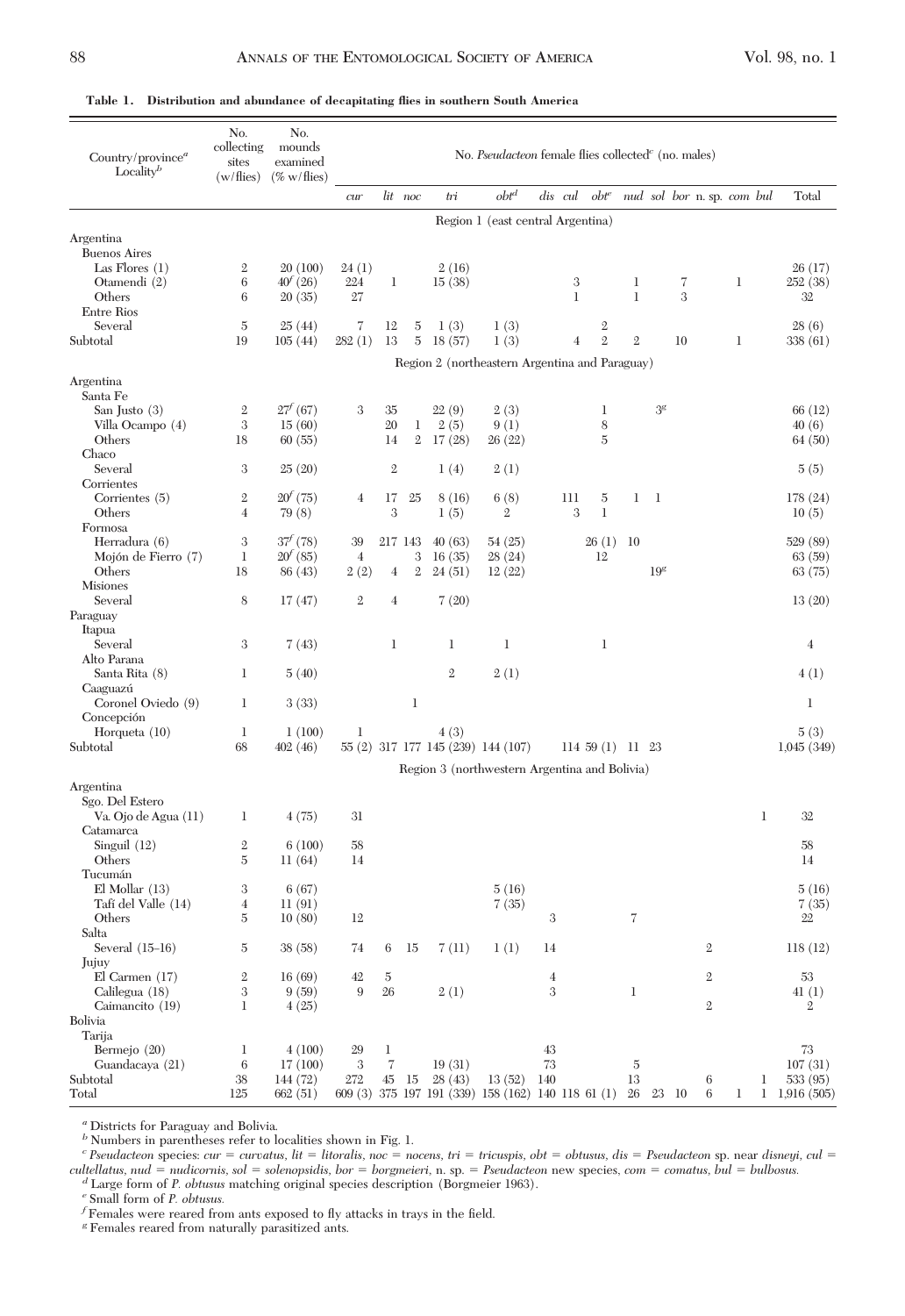1988). The similarity index was calculated using the relative percentage of abundance of each species, because sampling effort was different among regions. The indexes were calculated using BIO-DAP (Thomas 2000), a software package based on the worked examples in Magurran (1988).

## **Results and Discussion**

Most of the *Pseudacteon* species were common and/or abundant in the regions surveyed in southern South America, whereas a few were restricted to specific regions and hosts. We found 2,421 flies belonging to 14 *Pseudacteon* species in 51% (338/662) of the fire ant mounds examined at 125 collecting sites, where at least one *Pseudacteon* individual was detected (Table 1). However, the highest occurrence of flies was in northwestern Argentina and Bolivia, with almost twice as many colonies attracting flies (72%) as in east central Argentina (44%) and northeastern Argentina and Paraguay (46%). It is unknown whether this reßects natural abundances or better collecting conditions. The 14 species collected represented 65% of the *Pseudacteon* species known to attack s*aevissima* group in South America (Brown 2000, Pesquero 2000, Porter and Pesquero 2001, Folgarait et al. 2005).

**Geographical Distribution.** *Pseudacteon* ßies were broadly distributed across a wide range of habitats and climates, with the exception of extremely arid areas. However, more abundant populations were found near permanent body of waters (such as large rivers or lagoons) or forest habitats. They were found between  $23^{\circ}$  15' and 35° 89' S, between 65° 46' and 54° 26' W, and up to 2,280 m of altitude. The distribution range for almost all species extended to northeastern through southeastern Brazil (Williams et al. 1973, Williams 1980, Fowler et al. 1995, Orr et al. 1997, Folgarait et al. 2005). The large form of *P. obtusus* was found at the highest altitude and at the most western longitude (Santa Cruz, near El Mollar and Tafí del Valle, Tucumán province; Table 1). This represents the westernmost record for *Pseudacteon* species attacking fire ants and the first report of fly occurrence for the ecotone between the Las Yungas and Prepuneña phytogeographical provinces (a transition zone compound by grasslands between the 1000- and 2,500-m altitude, and with 400 and 700 mm of annual rainfall). Fire ant colonies were found up to 66°14' W and 3,064 m of altitude.

Climates in the areas of *Pseudacteon* ßy distribution were highly variable, ranging from semiarid temperate and subtropical highlands in the west, to temperate and subtropical lowlands in the east, with and without dry winter seasons (Cabrera and Willink 1980). The collecting localities of Argentina have an average annual rainfall of 870 mm, ranging from 393 to 1,222 mm (Fig. 1) (De Fina 1992).

Little is known about physical factors that limit the distribution of *Pseudacteon* ßies (Folgarait et al. 2003, 2005), but presumably there are thermal and moisture limits, as well as limits associated with plant cover

(Porter 1998b). This could explain why we did not find flies (and only few fire ants) in La Rioja and San Luis (Argentina), where annual rainfall is  $\leq 400$  mm, mean temperatures during the warm season are  $>27^{\circ}C$ (De Fina 1992), and plant cover is scarce. Most parts of both provinces belong to the Monte phytogeographical province, one of the most arid areas of Argentina (Cabrera and Willink 1980). Red imported fire ants (*S. invicta*) do not seem to infest areas with low precipitation (500 mm) and without irrigation in the United States (Korzukhin et al. 2001).Why we did not find flies in most of southern Paraguay is unknown because the climatic conditions seem to be suitable for phorids.

A new *Pseudacteon* species was discovered in four localities of the Argentinean northwestern (region 3): El Carmen and Caimancito in Jujuy province, and Chicoana and La Caldera in Salta province (Fig. 1). The six individuals collected are near *P. solenopsidis* (Schmitz) or *P. borgmeieri* Schmitz, but they differ in the shape of the apex of the ovipositor and the absence of large ventral hairs near the ovipositor (L.A.C., unpublished data).

Seven species are reported for the first time in northwestern Argentina and Bolivia: *P. curvatus, P.* sp. near *disneyi*, *P. tricuspis, P. litoralis, P. nudicornis* Borgmeier, *P. obtusus* (large form), and *P. nocens* Borgmeier. Most individuals were darker than those collected in the other two regions, especially *P. curvatus.* One individual of *P. bulbosus* Brown also was found in the Santiago del Estero province (Fig. 1). *P. bulbosus* was previously reported by Brown et al. (2003) attacking *S. interrupta* in this province. It is the southernmost collecting site of this region and corresponds to the Chaco phytogeographical province. The hosts of flies in this region were often fire ant species with larger workers than those in the other two regions (Porter 1998a, Porter and Pesquero 2001). *Pseudacteon* flies have not been previously reported attacking larger species of fire ants such as *S. quinquecuspsis* Forel, *S. interrupta*, or *S. macdonaghi* in the field, with the exception of *P. bulbosus* (Brown et al. 2003). An individual of the phorid genus *Apocephalus* Coquillett also was collected hovering over a fire ant mound in this region of Argentina. It is not known whether this fly is a fire ant parasite. *Apocephalus normenti* Prado and *A. coquilletti* Malloch were reported hovering over mounds of the fire ants *S. richteri* (Prado 1980) and *S. xyloni* (MacCook) (Greene 1938), respectively.

The number and abundance of *Pseudacteon* species in most of the collecting sites might be underestimated because only a few sites were sampled throughout the year and at different times of the day. Nevertheless, the number of ßies and species found in the three regions surveyed in this work (primarily in Argentina) is similar to the results of the study conducted by Williams (1980), in which 2,848 specimens belonging to 14 *Pseudacteon* species were collected in a wide area in Brazil. In that same study, three other ßy species also were mentioned for Brazil, and three more species were reported later (Pesquero 2000, Brown 2000). Of these 20 ßy species reported for Brazil, eight,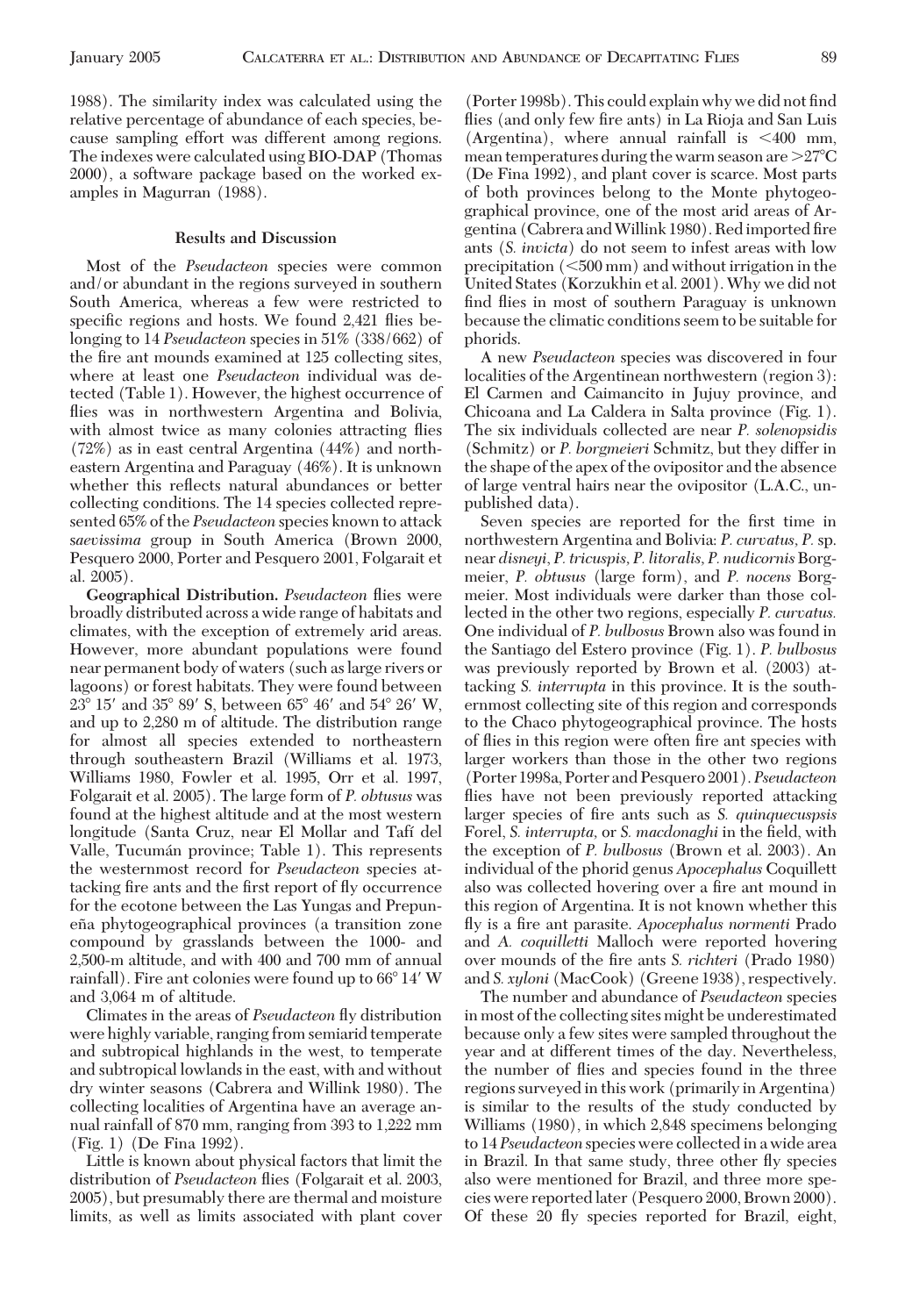*Pseudacteon affinis* Borgmeier, *P. convexicauda* Borgmeier, *P. dentiger* Borgmeier, *P. lenkoi* Borgmeier & Prado, *P. pradei* Borgmeier, *P. wasmanni* (Schmitz), *P. fowleri* Pesquero, and *P. conicornis* Borgmeier, were not found in our surveys.

One likely explanation for the absence in Argentina of the eight species collected in Brazil is that some of them attack almost exclusively *Solenopsis* species that do not occur in our study sites, such as *S. saevissima.* Sixteen *Pseudacteon* species have been reported hovering over *S. saevissima* mounds (Disney 1994); however, only nine were confirmed. *P. tricuspis*, *P. litoralis, P. curvatus, P. obtusus, P. nudicornis, P. wasmanni, P. pradei,* and *P. borgmeieri* in Sao Paulo state, Brazil (Pesquero et al. 1993, Fowler et al. 1995, Orr et al. 1997), and *P. conicornis* in Rio de Janeiro, Brazil (Brown 2000). The host of *Pseudacteon lenkoi, P. dentiger, P. fowleri,* and*P. affinis*is not clear, but they seem to be more common (Folgarait et al. 2005) in the Cerrado phytogeographical province (a mosaic of grasslands, tree savannahs, and woodlands with patches of semideciduous forest). However, only two of the *Pseudacteon* species reported in our study (*P. bulbosus* and the new *Pseudacteon* species found in northwestern Argentina) were not found in Brazil. The former could be restricted to a tropical dry forest of Chaco, whereas the latter might be restricted to an ecofloristic zone of the Yungas (Stattersfield et al. 1998).

**Weather Conditions.** Although differences were observed across species, phorid ßies were active at a wide climatic range. They were found between 16 and 37C, 20 and 90% RH, and 0 and 11.6 km/h wind speed (average of 7.5 km/h). *P. tricuspis* was found at the highest temperature (37<sup>o</sup>C) and the lowest relative humidity (20%), whereas *P. nocens* was active at the lowest temperature  $(16^{\circ}C)$  and the lowest relative humidity (20%). However, *P. litoralis, P. curvatus,* and the small form of *P. obtusus* were active at 17<sup>o</sup>C. *P. curvatus* and *P. bulbosus* also were found at low relative humidity (30%), whereas *P. nocens* and *P. litoralis* at the highest one (90%). Studies conducted by Morrison et al. (1999), Folgarait and Gilbert (1999), Folgarait et al. (2003), andWuellner and Saunders (2003) reported that most *Pseudacteon* species were inactive with temperature  $\langle 20^{\circ}$ C and *P. borgmeieri*  $\leq$ 14°C.

**Sex Ratio.** A total of 505 males were collected hovering over fire ant workers, 99.2% of which were either *P. tricuspis* (339) or the large form of *P. obtusus* (162). Males of these species were regularly observed taking females out of the air and mating with them as they fell to the ground. The ratio of males to females was  $\approx\!\!2.1$ for *P. tricuspis* and  $\approx$  1:1 for *P. obtusus* (large form). The primary sex ratio in the field is unknown, but these values are in the range of what is found in laboratory colonies (S.D.P., unpublished data). Males of other *Pseudacteon* species are rarely or never attracted to fire ants. Three *P. curvatus* males were collected but these were almost certainly accidental as this species does not mate on the wing over fire ants (Wuellner et al. 2002a). Only one male of what seemed to be the small

form of *P. obtusus* was collected indicating that this ßy, unlike its larger relative, may not mate over fire ant colonies.

**Species Richness and Abundance.** The number of *Pseudacteon* species found was similar in the three regions sampled, in spite of the fact that the sampling efforts varied among the regions. A total of 10, nine, and nine species were collected from 19, 68, and 38 collecting sites in regions 1, 2, and 3, respectively. Individual regions contained 60–70% of the total species found (14). Although more colonies attracted ßies in northwestern Argentina and Bolivia than other regions surveyed, overall abundance of ßies was proportional to the number of collecting sites in each region. A total of 338, 1,045, and 533 female ßies were collected in regions 1, 2, and 3, respectively (Table 1). The east central (region 1) and northeastern Argentina (region 2) shared the highest number of species (8). One might expect greater similarity between these two regions than between regions 1 and 3 or 2 and 3, because of their proximity and higher number of species shared. However, considering relative abundance of the ßy species (Fig. 2), regions 1 and 3 were actually the most similar  $(SQ = 0.602)$ . Similarity between these two regions was three times higher than in the other paired comparisons  $(SQ = 0.198)$ between regions 1 and 2, whereas  $SQ = 0.206$  between regions 2 and 3). Northeastern Argentina had the highest species diversity  $(H' = 1.794)$ , followed by northwestern  $(H' = 1.402)$  and east central  $(H' =$ 0.747) Argentina. The high diversity in region 2 might be explained by the fact that this region was the most intensively surveyed, and, consequently, seasonal differences in occurrence and abundance of species might have been compensated. The low diversity in region 1 could be explained by its higher environmental homogeneity (only the Pampeana phytogeographical province).

Six *Pseudacteon* species occurred in all three regions: *P. curvatus, P. litoralis, P. tricuspis, P. obtusus* (large form), *P. nudicornis,* and *P. nocens,* whereas two other species occurred only in region 1 and 2: *P. cultellatus* Borgmeier and *P. obtusus* (small form). The few specimens of *P. nocens* and *P. obtusus* (small form) collected in region 1 were from an area where *S. invicta* and *S. richteri* overlap (Ross and Trager 1990). Consequently, these ßies could have been parasitizing either fire ant species. Host preference tests suggested that *S. richteri* is a natural host of both ßy species (L.A.C., unpublished data).

*P. borgmeieri* and *P. comatus* Borgmeier occurred only in region 1. *P. solenopsidis* occurred only in region 2, whereas *P.* sp. near *disneyi, P. bulbosus,* and the new *Pseudacteon* species were restricted to region 3. *P. borgmeieri, P. comatus,* and *P. solenopsidis* also were reported for northeastern Argentina and/or southern Brazil (Orr et al. 1997, Folgarait et al. 2004). It is important to note that most of the 21 *P. solenopsidis* females from Formosa and Santa Fe (Fig. 1) emerged in the laboratory from naturally parasitized workers. These workers were probably parasitized on foraging trails because the ßies are almost never attracted to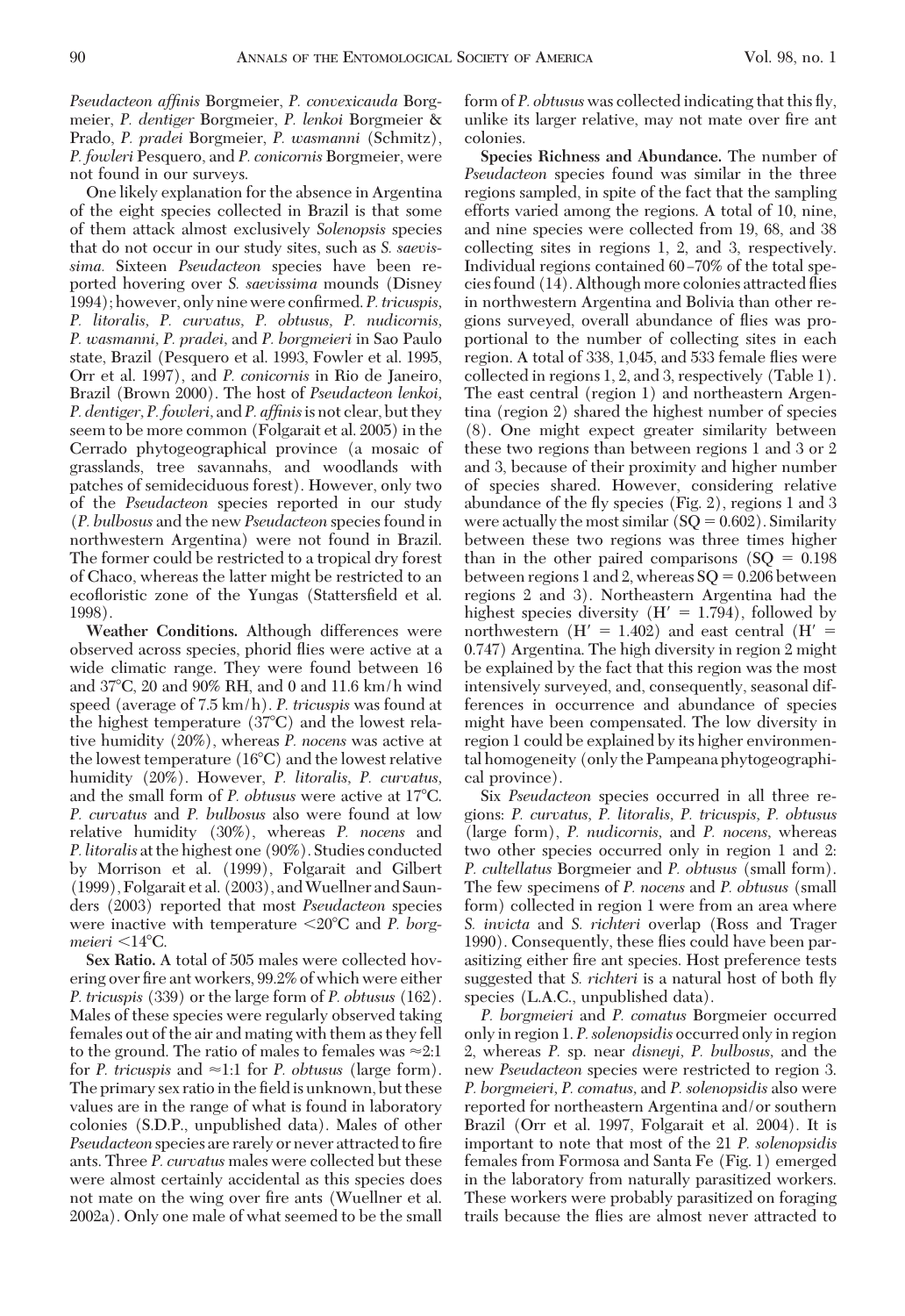

**Fig. 2A-C.** Abundance of *Pseudacteon* ßies in the three regions surveyed in South America.

disturbed colonies (Orr et al. 1997, Wuellner et al. 2002b). The only *P. solenopsidis* female from Corrientes was collected while attacking an isolated fire ant worker. *P. solenopsidis* is probably attracted to the individual ants responding to trail pheromones, whereas the other species are attracted to the alarm pheromones emitted by disturbed colonies (Morrison and King 2004). The presence of *P. solenopsidis* was underestimated because of its behavior. Additional surveys, including baits, are necessary to have a good indication of its occurrence and abundance.

In general, *P. curvatus* was the most abundant and the second most common species during this study (Table 2). *P. litoralis* was the most abundant and one of the most common species found in northeastern Argentina and Paraguay (the region most intensively sampled; Fig. 2). *P. tricuspis* was abundant and the most common distributed species (47.2% of all the sites surveyed). *P. nocens, P. cultellatus,* and *P.* sp. near *disneyi* were locally abundant, but never common (with the exception of *P.* sp. near *disneyi* that was the second most common species found in northwestern Argentina). As explained above, *P. solenopsidis* was less abundant and rarely collected only in region 2. The new *Pseudacteon* species, *P. comatus,* and *P. bulbosus* were all rarely collected and scarce.

*P. cultellatus* was only found attacking *S. richteri* in Buenos Aires and *S. invicta* in Corrientes. This is the first report of *P. cultellatus* being attracted naturally to *S. invicta* in the field. Flies of *P. cultellatus* developed successfully from *S. invicta* colonies attacked in Corrientes (L.A.C., unpublished data). Flies collected in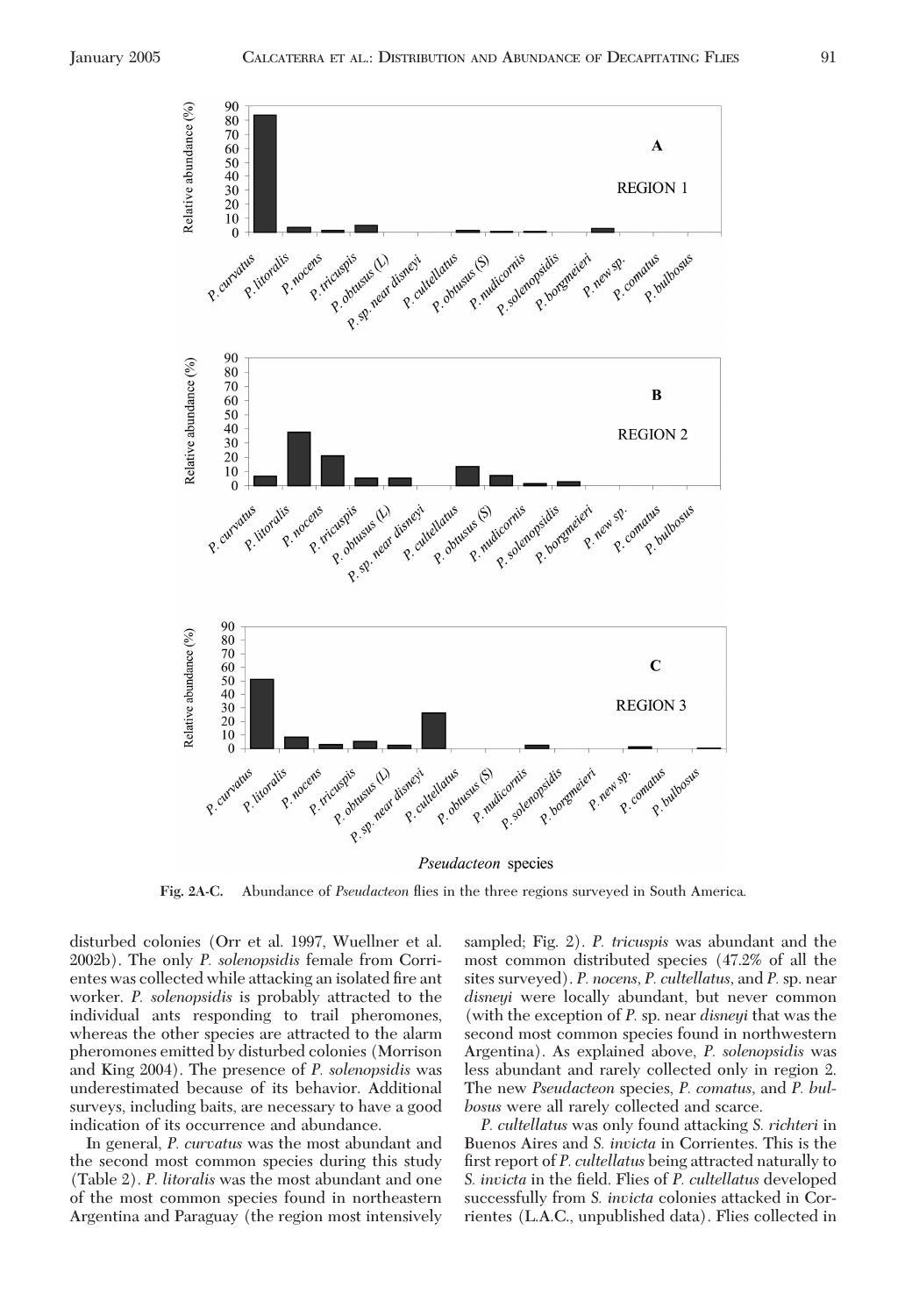**Table 2. Percentage of collecting sites with a given** *Pseudacteon* **species**

| <i>Pseudacteon sp.</i>     | Region 1<br>$n = 19$ | Region 2<br>$n = 68$ | Region 3<br>$n = 38$ | Total<br>$n = 125$ |
|----------------------------|----------------------|----------------------|----------------------|--------------------|
| P. curvatus                | 100 (282)            | 17.6(55)             | 63.2 (272)           | 44.0(609)          |
| P. litoralis               | 31.6(13)             | 42.7 (317)           | 39.5(45)             | 40.0 (375)         |
| P. nocens                  | 15.8(5)              | 16.2 (177)           | 5.3(15)              | 12.8 (197)         |
| P. tricuspis               | 42.1(18)             | 57.4 (45)            | 31.6(28)             | 47.2 (191)         |
| P. obtusus (large)         | 5.3(1)               | 57.4 (44)            | 21.1(13)             | 38.4 (158)         |
| P. sp. near <i>disneyi</i> | $\Omega$             | $^{\circ}$           | 47.4 (140)           | 14.4 (140)         |
| P. cultellatus             | 10.5(4)              | 4.4(114)             |                      | 4.0(118)           |
| P. obtusus (small)         | 5.3(2)               | 22.0(59)             | $^{\circ}$           | 12.8(61)           |
| P. <i>nudicornis</i>       | 10.5(2)              | 5.9(11)              | 21.0(13)             | 11.2(26)           |
| P. solenopsidis            | 0                    | 4.4(23)              | $^{(1)}$             | 2.4(23)            |
| P. borgmeieri              | 26.3(10)             |                      | $\Omega$             | 4.0(10)            |
| P. new species             | $\Omega$             | 0                    | 10.5(6)              | 3.2(6)             |
| P. comatus                 | 5.3(1)               | 0                    | $\Omega$             | 0.8(1)             |
| P. bulbosus                |                      | 0                    | 2.6(1)               | 0.8(1)             |
|                            |                      |                      |                      |                    |

Number of ßies collected are shown in parentheses.

Corrientes on *S. invicta* are similar in the shape of their ovipositor to those collected on *S. richteri* in Buenos Aires, but different from those mentioned by Porter and Pesquero (2001) in the state of Goiás (Brazil). *Pseudacteon* sp. near *disneyi* was found in northwestern Argentina and Bolivia, whereas *P. disneyi* Pesquero have been previously reported in the states of Sao Paulo and Goiás, Brazil (Pesquero 2000).

All the species that we found in northeastern Argentina and Paraguay also were reported for the same phytogeographical province (Paranaense) in Brazil (Williams et al. 1973,Williams 1980, Fowler et al. 1995, Pesquero et al. 1996, Orr et al. 1997, Folgarait et al. 2005) and in similar percentage of sites to the ones reported by Folgarait et al. (2005). The occurrence of *P. bulbosus* had been reported for northwestern Argentina (Brown et al. 2003). Although in our case the host species is not *S. interrupta* and would be *S. electra* or a new *Solenopsis* species (L.A.C., unpublished data).

**Local Assemblages.** Up to nine sympatric *Pseudacteon* species were found on *S. invicta* near Corrientes city, on the coast of the Paraná River (Table 1 and Fig. 1), being the highest number of *Pseudacteon* species found at a single site. Also, abundant and speciesrich ßy communities were found attacking *S. invicta* at Herradura, Formosa province (seven species), and Villa Ocampo, Santa Fe province (five species), and attacking *S. richteri* at Otamendi, Buenos Aires province (seven species). The numbers of species found in these communities agrees with previous reports, where five to eight *Pseudacteon* species occur at the same site (Porter et al. 1995a, Pesquero et al. 1996, Fowler 1997, Orr et al. 1997). Communities of up to five *Pseudacteon* species also were found in northwestern Argentina (Calilegua, Jujuy province) and southern Bolivia (Guandacaya, Tarija district; Fig. 1), although the fire ant hosts have not been determined yet.

**Fly Activity.** Overall abundance of ßies in these communities was variable throughout the year with peak populations occurring in the spring and fall in northeastern Argentina, and in the summer in east central Argentina. Peaks of abundance were not recorded for each species, but it is likely that they vary according to temperature and humidity (Pesquero et al. 1996; Morrison et al. 1999, 2000; Folgarait et al. 2003; Wuellner and Saunders 2003). In the native range, Fowler et al. (1995) reported peak populations for the seven *Pseudacteon* species during the spring in Sao Paulo, Brazil, whereas Folgarait et al. (2003) found different annual peaks of abundance for six species studied in Buenos Aires, Argentina, where seasonality is more pronounced. *P. curvatus* was dominant in summer, *P. borgmeirei*in winter, and *P. tricuspis, P. obtusus, P. nudicornis,* and *P. comatus* in fall. Morrison and Porter (2005) also found the highest abundance of *P. tricuspis* in the United States during autumn.

**Table 3. Size of** *Pseudacteon* **species (mesonotum width in mm)**

| Pseudacteon sp.            | Region 1<br>$\overline{x} \pm SD(n)$     | Region 2<br>$\bar{x} \pm SD(n)$            | Region 3<br>$\bar{x} \pm SD(n)$ | San Paulo<br>$\bar{x} \pm SD(n)$       |
|----------------------------|------------------------------------------|--------------------------------------------|---------------------------------|----------------------------------------|
| P. litoralis               | $0.55 \pm 0.06$ (9)                      | $0.57 \pm 0.06$ (157)                      | $0.58 \pm 0.04$ (21)            | $0.55 \pm 0.05^a$<br>$0.57 \pm 0.03^b$ |
| P. tricuspis               | $0.60 \pm 0.06$ (7)                      | $0.53 \pm 0.06$ (82)                       | $0.43 \pm 0.07$ (25)            | $0.50 \pm 0.04^a$<br>$0.49 \pm 0.03^b$ |
| P. obtusus (large)         |                                          | $0.52 \pm 0.04$ (100)<br>0.60 <sup>c</sup> | $0.49 \pm 0.05$ (10)            |                                        |
| P. nocens                  |                                          | $0.50 \pm 0.06$ (106)<br>0.60 <sup>c</sup> |                                 |                                        |
| P. borgmeieri              | $0.48 \pm 0.06$ (12)                     |                                            |                                 | $0.45 \pm 0.04^b$                      |
| P. solenopsidis            |                                          | $0.50 \pm 0.04$ (14)                       |                                 | $0.47 \pm 0.04^b$                      |
| P. curvatus                | $0.39 \pm 0.04$ (51)                     | $0.36 \pm 0.05$ (44)                       | $0.35 \pm 0.03(79)$             | $0.33 \pm 0.04^a$                      |
| P. sp. near <i>disneyi</i> |                                          |                                            | $0.36 \pm 0.04$ (50)            |                                        |
| P. obtusus (small)         |                                          | $0.36 \pm 0.04$ (37)                       |                                 | $0.35 \pm 0.04^b$                      |
| P. nudicornis              | 0.37(1)                                  | $0.35 \pm 0.07(9)$                         | $0.34 \pm 0.03$ (14)            | $0.34 \pm 0.02^b$                      |
| P. cultellatus             | $0.31 \pm 0.05$ (3)<br>$0.36 \pm 0.05^d$ | $0.33 \pm 0.02$ (31)                       |                                 |                                        |

Fly sizes are compared with those reported in the literature for the same regions and San Paulo, Brazil.

*<sup>a</sup>* Morrison et al. 1997.

 $^b$  Orr et al. 1997.

*<sup>c</sup>* Folgarait et al. 2002b.

*<sup>d</sup>* Folgarait and Gilbert 1999.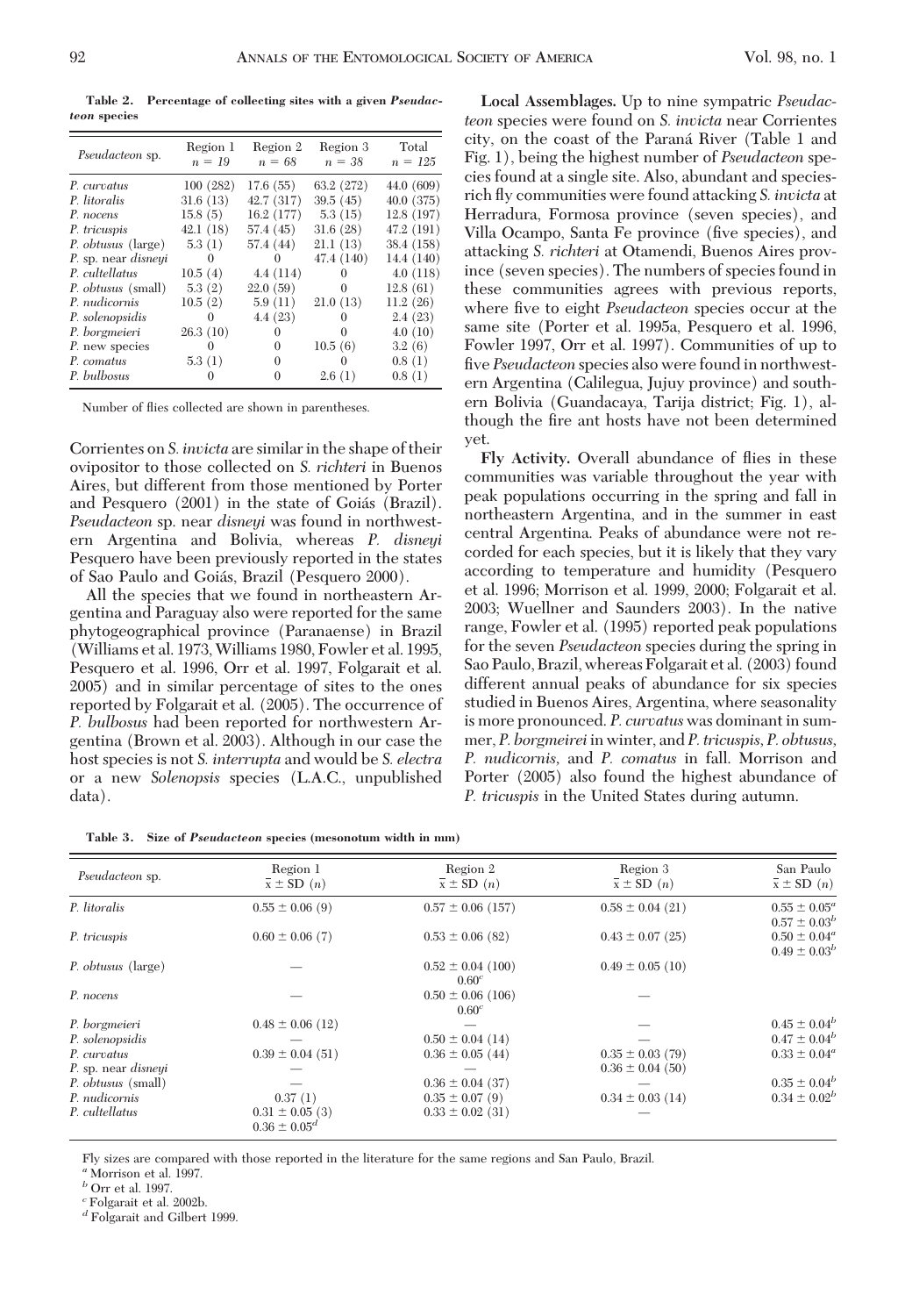Fly species activity was different through the day. *P. litoralis* and *P. nocens* were mainly collected during the early morning and late afternoon, whereas *P. tricuspis, P. obtusus* (both morphs), and *P. curvatus* were mainly collected from late morning to early afternoon. This agrees with Pesquero et al. (1996), who showed the same activity pattern in Brazil for *P. tricuspis* and *P. litoralis. Pseudacteon* species were not active after dark, although *P. litoralis* and *P. nocens* were active at dusk. They disappeared from the attack trays at that moment, in spite of the fact that temperature and humidity were suitable for phorid activity.

**Fly Sizes.** *P. litoralis* was the largest species collected (Table 3), followed by *P. tricuspis,* the large form of *P. obtusus, P. nocens, P. solenopsidis,* and *P. borgmeieri.* Four other ßy species were smaller: *P. curvatus, P.* sp. near *disneyi,* the small form of *P. obtusus,* and *P. nudicornis. P. cultellatus* was the smallest species. Surprisingly, the ßy species collected in northwestern Argentina and Bolivia, with the exception of *P. litoralis,* were smaller than the ßies collected in the other regions, in spite of the size of the host workers observed in field (presumably *S. interrupta* or *S. electra*) seem to be bigger than those examined in the other regions. The sizes of the flies collected in this study are similar to those cited in the literature (Morrison et al. 1997, Orr et al. 1997, Folgarait and Gilbert 1999, Folgarait et al. 2002b) (Table 3).

**Fire Ant Hosts.** *Pseudacteon* species found in most of the sites were not matched to specific hosts because flies collected hovering over a host might not necessarily develop successfully in that species. Matching *Pseudacteon* species to *Solenopsis* hosts will require morphological comparisons among species and the confirmation that the flies can develop successfully in the host ants where they were collected. Nevertheless, several fly species were confirmed as natural parasites of the black and red imported fire ants in Argentina by field observations and tests of oviposition (field choice tests) and development (L.A.C., unpublished data). *Solenopsis richteri* is host to at least 10 *Pseudacteon* species (*P. curvatus, P. litoralis, P. tricuspis,* both forms of *P. obtusus* (large and small), *P. cultellatus, P. nudicornis, P. borgmeieri, P. comatus,* and *P. nocens*). *S. invicta* is host to at least 10 ßy species (*P. curvatus, P. litoralis, P. tricuspis, P. nocens,* both forms of *P. obtusus, P. cultellatus, P. nudicornis, P. borgmeieri,* and *P. solenopsidis*). Other *Solenopsis* species in northwestern Argentina and Bolivia seem to be hosts for nine species (*P. curvatus, P. litoralis, P. tricuspis, P. obtusus* [large form], *P. nudicornis, P.*sp. near*disneyi, P. nocens, P. bulbosus,* and the new species of *Pseudacteon*).

Based on our observations and previous reports (Pesquero et al. 1993, Fowler et al. 1995, Orr et al. 1997, Brown 2000), only five fly species (*P. curvatus*, *P. litoralis, P. tricuspis, P. nudicornis,* and the large form of *P. obtusus*) are capable of attacking at least four fire ant species. These species seems to be the most generalized within the *saevissima*-group, parasitizing all the fire ant hosts known. However, the ability of most ßy species to develop successfully in each of the hosts from which they were collected must be confirmed.

## **Acknowledgments**

We thank Neil Tsutsui, Edward LeBrun, Guillermo Logarzo, Joe Keiper, and one anonymous reviewer for valuable comments and criticism. We acknowledge Lucas Nuñez, Mariana Emiliozzi, and Joaquín Sacco for field assistance and Brian Brown for confirming the identity of the new *Pseudacteon* species.

### **References Cited**

- **Borgmeier, T. 1963.** Revision of the North American phorid ßies. Part I. The Phorinae, Aenigmatiinae and Metopininae, except Megaselia (Diptera, Phoridae). Stud. Entomol. 6: 1–256.
- **Borgmeier, T., and A. P. Prado. 1975.** New or little known Neotropical phorid ßies, with description of eight new genera (Diptera: Phoridae). Stud. Entomol. 18: 3-90.
- **Brown, B. V. 2000.** Five natural history notes on Neotropical phorid flies. Phorid Newsl. 8: 1-2.
- **Brown, B. V., and D. H. Feener, Jr. 1998.** Parasitic phorid flies (Diptera: Phoridae) associated with army ants (Hymenoptera: Formicidae: Ecitoninae, Dorylinae) and their conservation biology. Biotropica 30: 482–487.
- **Brown, B. V., and L. W. Morrison. 1999.** New *Pseudacteon* (Diptera: Phoridae) from North America that parasitizes the native fire ant, *Solenopsis geminata* (Hymenoptera: Formicidae). Ann. Entomol. Soc. Am. 92: 308-311.
- **Brown, B. V., P. Folgarait, and L. Gilbert. 2003.** A new species of *Pseudacteon* attacking *Solenopsis* fire ant (Hymenoptera: Formicidae) in Argentina. Sociobiology 41: 685–688.
- **Cabrera, A. L., and A. Willink. 1980. Biogeografía de Amér**ica Latina. OEA. Serie de Biología 13. Washington, DC.
- **Coquillett, D. W. 1907.** A new phorid genus with horny ovipositor. Can. Entomol. 39: 207-208.
- De Fina, L. A. 1992. Aptitud agroclimática de la República Argentina. INTA, Academia Nacional de Agronomía y Veterinaria, Buenos Aires, Argentina.
- **Disney, R.H.L. 1994.** Scuttle ßies: the Phoridae. Chapman & Hall, London, United Kingdom.
- **Disney, R.H.L., and M. V. Michailovskaya. 2000.** New species of *Pseudacteon* Coquillett (Diptera: Phoridae) from the Far East of Russia. Fragm. Faun. 43: 35-45.
- **Feener, D. H. 2000.** Is the assembly of ant communities mediated by parasitoids? Oikos 90: 79-88.
- **Feener, D. H., Jr., and B. V. Brown. 1992.** Reduced foraging of *Solenopsis geminata* (Hymenoptera: Formicidae) in the presence of parasitic *Pseudacteon* spp. (Diptera: Phoridae). Ann. Entomol. Soc. Am. 85: 80-84.
- **Feener, D. H., Jr., and B. V. Brown. 1997.** Diptera as parasitoids. Annu. Rev. Entomol. 42: 73–97.
- **Folgarait, P. J., and L. E. Gilbert. 1999.** Phorid parasitoids affect foraging activity of *Solenopsis richteri* under different availability of food in Argentina. Ecol. Entomol. 24: 163–173.
- **Folgarait, P. J., O. A. Bruzzone, and L. E. Gilbert. 2002a.** Development of *Pseudacteon cultellatus* (Diptera: Phoridae) on *Solenopsis invicta* and *Solenopsis richteri* fire ants (Hymenoptera: Formicidae). Environ. Entomol. 31: 403-410.
- **Folgarait, P. J., O. A. Bruzzone, R. Patrock, and L. E. Gilbert.** 2002b. Developmental rates and host specificity for *Pseudacteon* parasitoids (Diptera: Phoridae) of fire ants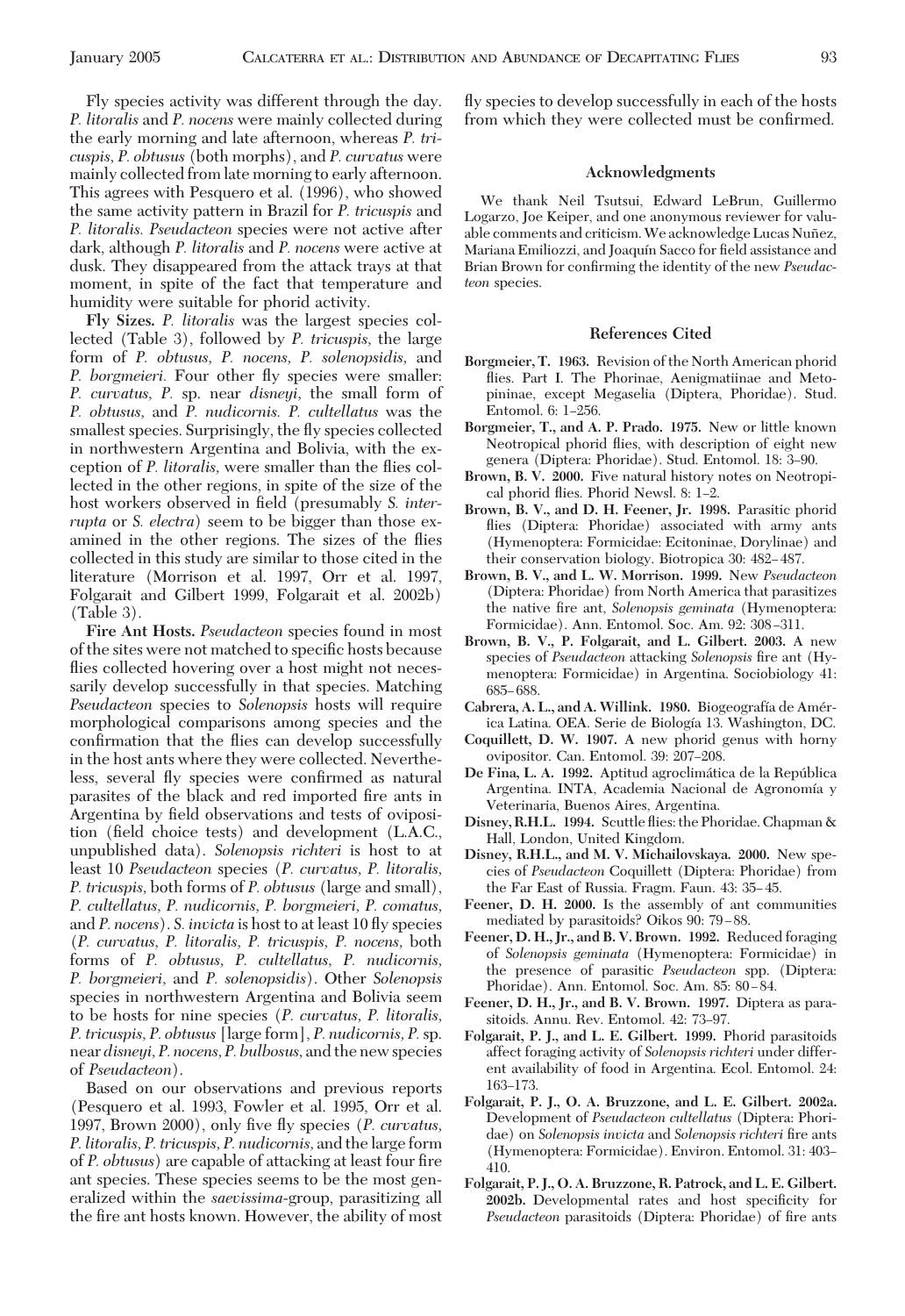(Hymenoptera: Formicidae) in Argentina. J. Econ. Entomol. 95: 1151-1158.

- **Folgarait, P. J., O. A. Bruzzone, and L. E. Gilbert. 2003.** Seasonal patterns of activity among species of black fire ant parasitoid ßies (Pseudacteon: Phoridae) in Argentina explained by analysis of climatic variables. Biol. Control 28: 368-378.
- **Folgarait, P. J., O. Bruzzone, S. D. Porter,M. A. Pesquero, and L. E. Gilbert. 2005.** Biogeography and macroecology of phorid flies that attack fire ants in southeastern Brazil and Argentina. J. Biogeogr. (in press).
- **Fowler, H. G. 1997.** Morphological prediction of worker size discrimination and relative abundance of sympatric species of *Pseudacteon* (Diptera, Phoridae) parasitoids of the fire ant, *Solenopsis saevissima* (Hym., Formicidae) in Brazil. J. Appl. Entomol. 121: 37-40.
- **Fowler, H. G., M. A. Pesquero, S. Campiolo, and S. D. Porter. 1995.** Seasonal activity of species of *Pseudacteon* (Diptera: Phoridae) parasitoids of fire ants (*Solenopsis*) *saevissima*) Hymenoptera: Formicidae) in Brazil. Cientifica 23: 367-371.
- **Gilbert, L. E., and R. J. Patrock. 2002.** Phorid ßies for the biological suppression of imported fire ants in Texas: region specific challenges, recent advances and future prospects. Southwest. Entomol. 25: 7-17.
- **Greene, C. T. 1938.** A new genus and two new species of the dipterous family Phoridae. Proc. U.S. Natl. Mus. 85: 181-185.
- **Graham, L. C., S. D. Porter, R. M. Pereira, H. D. Dorough, and Amber T. Kelley. 2003.** Field releases of the decapitating ßy *Pseudacteon curvatus* (Diptera: Formicidae) for control of imported fire ants (Hymenoptera: Formicidae) in Alabama, Florida, and Tennessee. Fla. Entomol. 86: 334 – 339.
- **Korzukhin, M. D., S. D. Porter, L. C. Thompson, and S. Wiley. 2001.** Modeling temperature-dependent range limits for the fire ant *Solenopsis invicta* (Hymenoptera: Formicidae) in the United States. Environ. Entomol. 30: 645–655.
- **Morrison, L., and S. D. Porter. 2005.** Post-release host-specificity testing of *Pseudacteon tricuspis*, a phorid parasitoid of *Solenopsis invicta* fire ants. Biocontrol (in press).
- **Morrison, L. W., and J. R. King. 2004.** Host location behavior in a parasitoid of imported fire ants. J. Insect Behav. 17: 367-383.
- **Morrison, L. W., C. G. Dall'Agilo-Holvorcem, and L. E. Gilbert. 1997.** Oviposition behavior and development of *Pseudacteon* ßies (Diptera: Phoridae), parasitoids of *Solenopsis* fire ants (Hymenoptera: Formicidae). Environ. Entomol. 26: 716-724.
- **Morrison, L.W., E. A. Kawazoe, R. Guerra, and L. E. Gilbert. 1999.** Phenology and dispersal in *Pseudacteon* ßies (Diptera: Phoridae), parasitoids of *Solenopsis* fire ants (Hymenoptera: Formicidae). Ann. Entomol. Soc. Am. 92: 198-207.
- **Morrison, L.W., E. A. Kawazoe, R. Guerra, and L. E. Gilbert. 2000.** Ecological Interactions of *Pseudacteon* parasitoids and *Solenopsis* ant hosts: environmental correlates of activity and effects on competitive hierarchies. Ecol. Entomol. 25: 433-444.
- **Magurran, A. E. 1988.** Ecological diversity and its measurement. Princeton University Press, Princeton, NJ.
- **Orr, M. R., S. H. Seike, W. W. Benson, and L. E. Gilbert.** 1995. Flies suppress fire ants. Nature (Lond.) 373: 292-293.
- **Orr, M. R., S. H. Seike, and L. E. Gilbert. 1997.** Foraging ecology and patterns of diversification in dipteran para-

sitoids of fire ants in south Brazil. Ecol. Entomol. 22: 305–314

- **Pesquero, M. A. 2000.** Two new species of *Pseudacteon* (Diptera: Phoridae) parasitoids of Þre ants (*Solenopsis* spp.) (Hymenoptera: Formicidae) from Brazil. J. N.Y. Entomol. Soc. 108: 243-247.
- **Pesquero, S., S. Campiolo, and H. G. Fowler. 1993.** Phorids (Diptera: Phoridae) associated with mating swarms of *Solenopsis saevissima* (Hymenoptera: Formicidae). Fla. Entomol. 76: 179-181.
- **Pesquero, M. A., S. D. Porter, H. G. Fowler, and S. Campiolo. 1995.** Rearing of *Pseudacteon* spp. (Diptera: Phoridae), parasitoids of fire ants (*Solenopsis*) (Hymenoptera: Formicidae). J. Appl. Entomol. 119 677-678.
- **Pesquero, M. A., S. Campiolo, H. G. Fowler, and S. D. Porter. 1996.** Diurnal pattern of ovipositional activity in two *Pseudacteon* ßy parasitoids (Diptera: Phoridae) of *Solenopsis* fire ants (Hymenoptera: Formicidae). Fla. Entomol. 79:455-457.
- **Pitts, J. P. 2002.** A cladistic analysis of the *Solenopsis saevissima* species-group (Hymenoptera: Formicidae). Ph.D. dissertation, University of Georgia, Athens.
- Porter, S. D. 1998a. Host-specific attraction of *Pseudacteon* flies (Diptera: Phoridae) to fire ant colonies in Brazil. Fla. Entomol. 81: 423-429.
- **Porter, S. D. 1998b.** Biology and behavior of *Pseudacteon* decapitating ßies (Diptera: Phoridae) that parasitize  $Solenopsis$  fire ants (Hymenoptera: Formicidae). Fla. Entomol. 81: 292-309.
- Porter, S. D. 2000. Host specificity and risk assessment of releasing the decapitating ßy, *Pseudacteon curvatus* as a classical biocontrol agent for imported fire ants. Biol. Control 19: 35-47.
- Porter, S. D., and L. E. Alonso. 1999. Host specificity of fire ant decapitating ßies (Diptera: Phoridae) in laboratory oviposition tests. J. Econ. Entomol. 92: 110-114.
- **Porter, S. D., and J. A. Briano. 2000.** Parasitoid-host matching between the little decapiting ßy *Pseudacteon curvatus* from Las Flores, Argentina and the black fire ant *Solenopsis richteri.* Fla. Entomol. 83: 422–427.
- **Porter, S. D., and M. A. Pesquero. 2001.** Illustrated key to *Pseudacteon* decapitating ßies (Diptera: Phoridae) that attack *Solenopsis saevissima* complex fire ants in South America. Fla. Entomol. 84: 691-699.
- **Porter, S. D., and L. E. Gilbert. 2005.** Assessing host specificity and field release potential of fire ant decapitating ßies (Phoridae: *Pseudacteon*). *In* R. G. Van Driesche, T. Murray, and R. Reardon [eds.], Assessing host ranges to parasitoids and predators used for classical biological control: a guide to best practice. U.S. Dep. Agric. Forest Service, Morgantown, WV (in press).
- **Porter, S. D., L. A. Nogueira de Sa´, and L.W. Morrison. 2004.** Establishment and dispersal of the fire ant decapitating fly *Pseudacteon tricuspis* in north Florida. Biol. Control 29: 179-188.
- **Porter, S. D., M. A. Pesquero, S. Campiolo, and H. G. Fowler. 1995a.** Growth and development of *Pseudacteon* phorid ßy maggots (Diptera: Phoridae) in the heads of *Solenopsis* fire ant workers (Hymenoptera: Formicidae). Environ. Entomol. 24: 475-479.
- **Porter, S. D., L. A. Nogueira de Sa´, K. Flanders, and L. Thompson. 1999.** Field releases of the decapitation ßy, *Pseudacteon tricuspis,* p. 102. Imported Fire Ant Conference, Charleston, SC.
- **Porter, S. D., R. K. Vander Meer, M. A. Pesquero, S. Campiolo, and H. G. Fowler. 1995b.** *Solenopsis* (Hymenoptera: Formicidae) fire ant reactions to attacks of *Pseudac-*